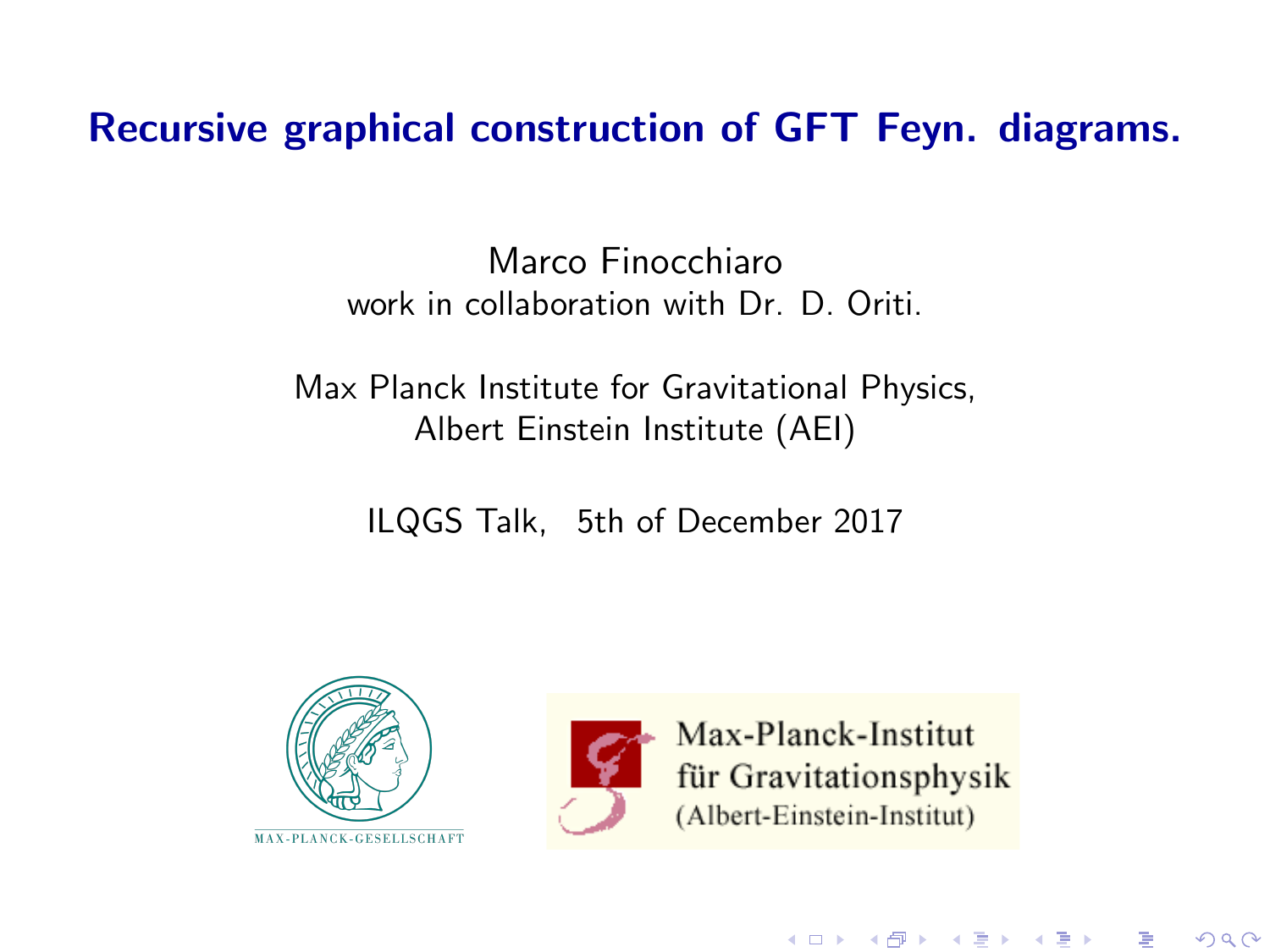# Plan of the Talk.

#### Part I.

- **O** Introduction to GFTs.
- O Divergences and Rad. Corr. in GFTs and SFs. Why important? What can we learn?

#### Two main challanges:

- **•** Computing the amplitudes' scaling.
- Generate the relevant classes of Feyn. graphs.

#### Part II.

- $\bullet$  Computing the amplitudes' (superficial) degree of divergence  $(d.o.d)$ . Known methods.
- Short review of recent results on the Rad. Corr. (*N*-point functions,  $N \le 6$ , order  $\lambda_5^2$ ) for a new class of Simplicial GFT models (work with D. Oriti).

#### Part III. Main part of the talk.

- Recursive graphical construction of GFT Feynman diagrams. Warm up example from ordinary QFT:  $\lambda \phi^k$  theories,  $k \geq 3$ .
- The same ideas can be adapted to GFTs. Mathematica notebook demonstration.
- Concluding remarks and outlook.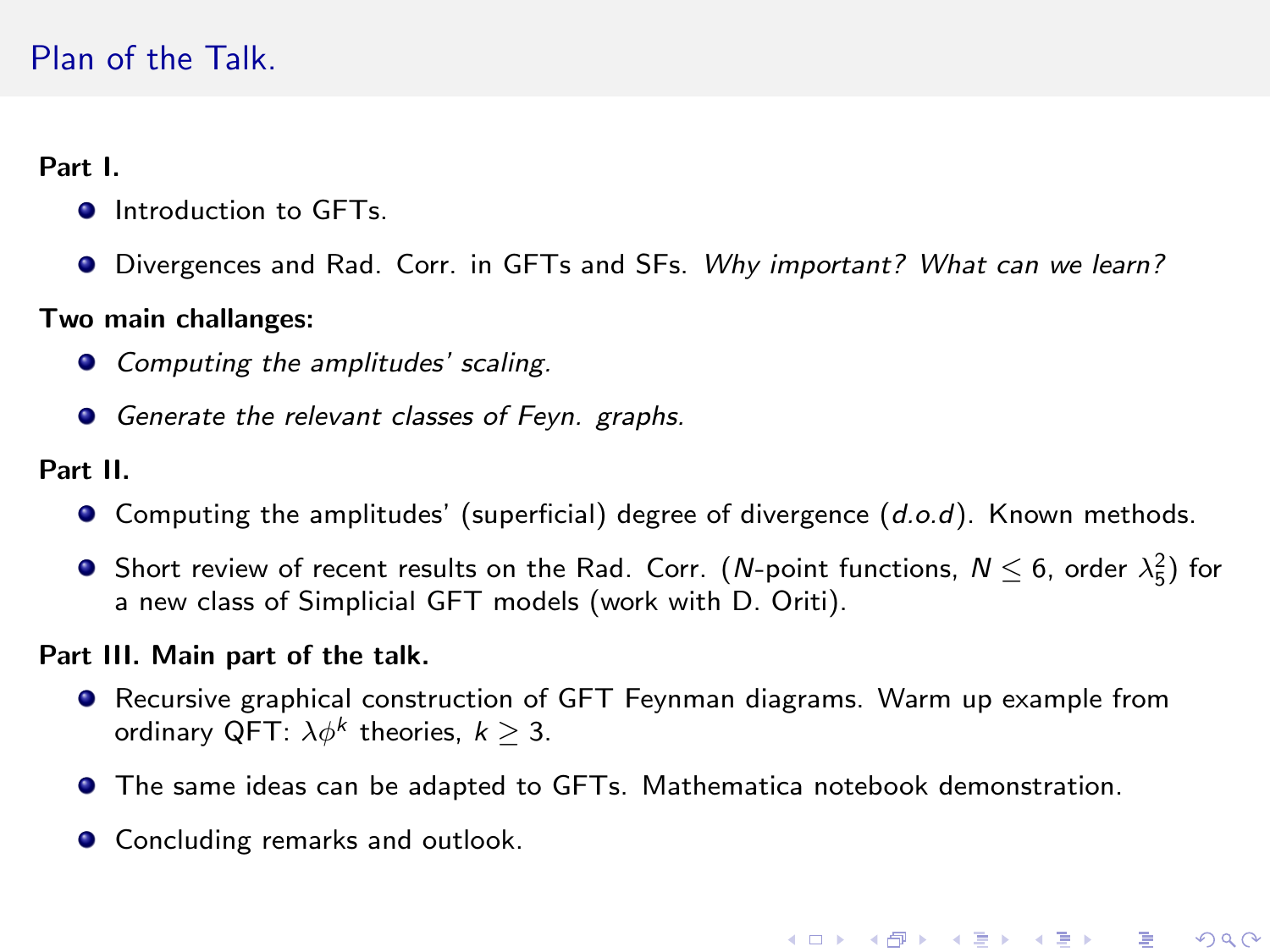# Divergences, Radiative corrections and Beyond.

Three parts. Three fundamental questions I will focus on in my talk.

Why divergences are an important issue to investigate?

How to compute the d.o.d of a given graph?

How to automatize the generation of Feynman graphs and what to do with it?

Many other current research topics in GFT I will not talk about.

| Renormalization (P/NP). Continuum limit.  | Entanglement Entropy and Holography.     |  |  |
|-------------------------------------------|------------------------------------------|--|--|
| Carrozza.                                 | Chirco, Mele, Oriti Chirco, Oriti, Zhang |  |  |
| <b>Effective Macroscopic Physics.</b>     | Formal algebraic aspects of GFTs.        |  |  |
| Gielen, Oriti, Sindoni Oriti, Sindoni, WE | Kegeles, Oriti                           |  |  |
| Pranzetti, Oriti, Sindoni. (to app.)      | Kotecha, Oriti. (to app.)                |  |  |

(ロ) (御) (君) (君) (君) 君 のぬの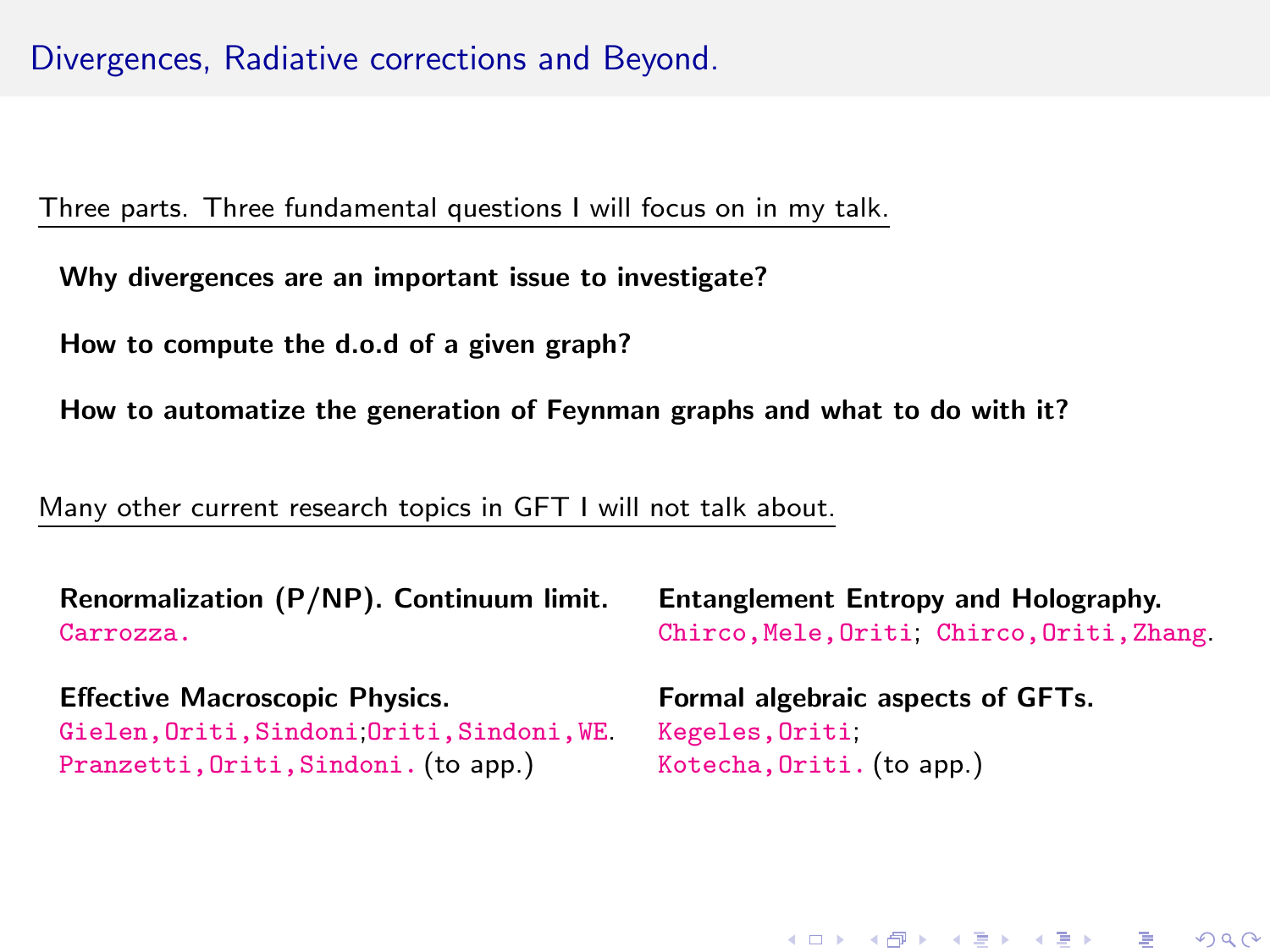## Introduction to GFT. Simplicial GFTs.

GFTs are combinatorially non-linear and non-local QFT on group manifolds.

$$
\Phi: \mathbb{G}^{\times d} \to \mathbb{K}, \qquad \mathcal{Z}_{\text{GFT}}[\mathcal{J}] = \frac{1}{\mathcal{Z}_0} \int d\mu_{\mathcal{K}}(\Phi) e^{-S_{\text{int}}[\Phi] - \Phi \mathcal{J}}
$$
(1.1)

$$
\Phi(G_i) = \Phi(G_1, \cdots, G_d); \quad \mathbb{G} = \mathrm{SU}(2), \; \mathrm{Spin}(4), \; \mathrm{SL}(2,\mathbb{C}); \quad \mathbb{K} = \mathbb{R}, \mathbb{C} \tag{1.2}
$$

Two classes of models: Simplicial and Tensorial GFTs. SGFT, example in  $d = 4$ .

$$
\mathcal{K}: \quad \text{Covariance} \qquad S_{\text{int}}[\Phi] = \frac{\lambda_5}{5!} \int [dG_{\text{All}}] \ \Phi \ \Phi \ \Phi \ \Phi \ \psi_5 \tag{1.3}
$$

メロメ メ都 メイモメ メモメ

 $299$ 

准



Figure: Stranded representations of the covariance and of the simplicial interaction.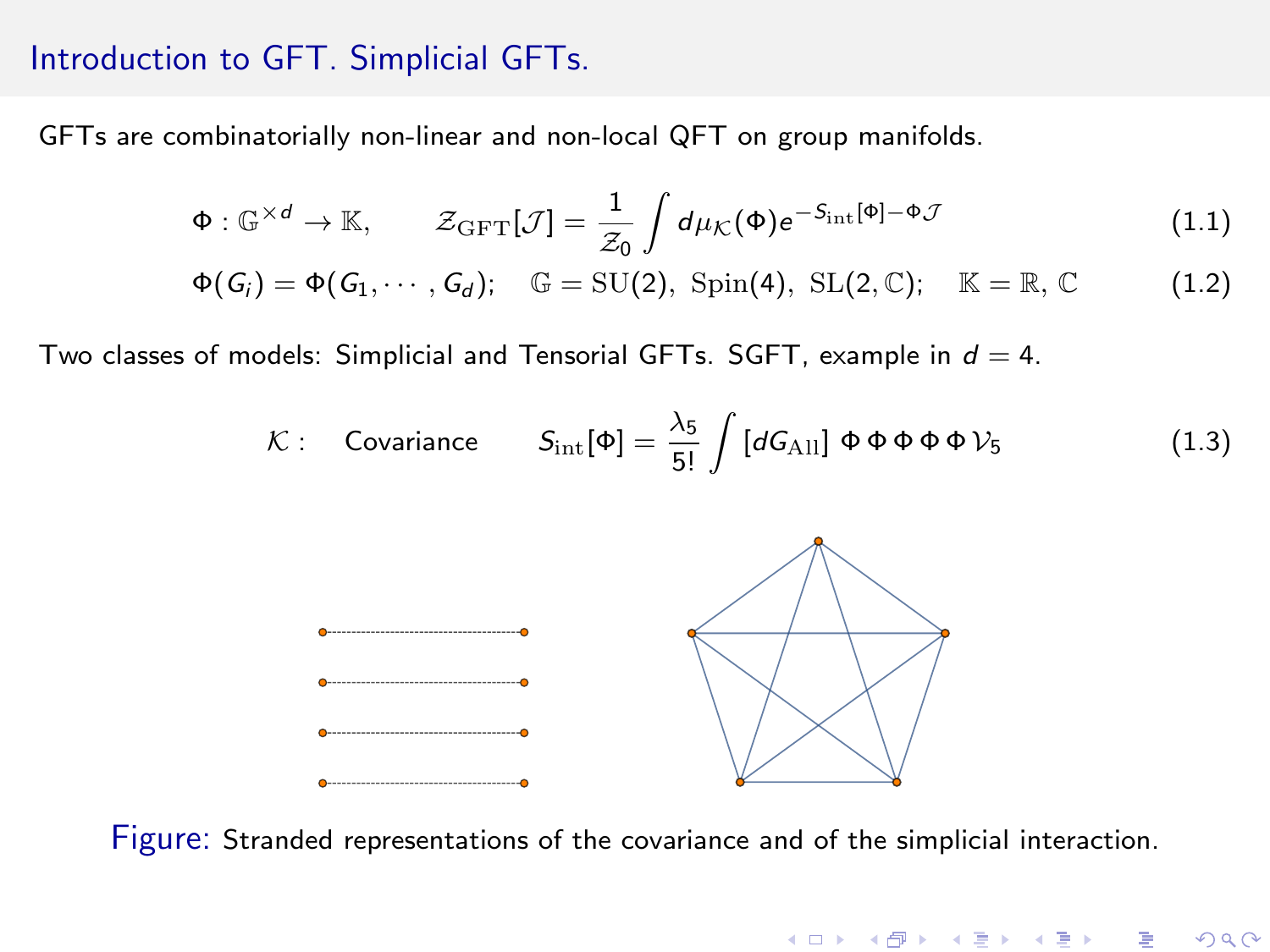## Introduction to GFT. Tensorial GFTs

Tensorial GFTs are a generalization of Tensor models. For rank-d models:

- $\bullet$  The theory space is given by all possible  $d$ -bubble interactions terms.
- A *d-*bubble  $b \in \mathcal{B}_{p}^{d}$  ( $p$  even) is connected bipartite *d-*colored graph with  $p$  *d-*valent nodes.

$$
\mathcal{K}: \quad \text{Covariance} \qquad S_{\text{int}}[\Phi, \bar{\Phi}] = \sum_{n=1}^{\infty} \sum_{b \in \mathcal{B}_{2n}} \frac{\lambda_b}{c_b} S_b[\Phi, \bar{\Phi}] \tag{1.4}
$$

メロト メ都ト メミト メミト

重

 $290$ 

By construction  $\mathcal{B}_\rho$  consists of all connected bipartite vacuum graphs of the  $\phi^d$  with p vertices.



Figure: An example in  $d = 4$ . The two graphs of the  $B_4$  bubble.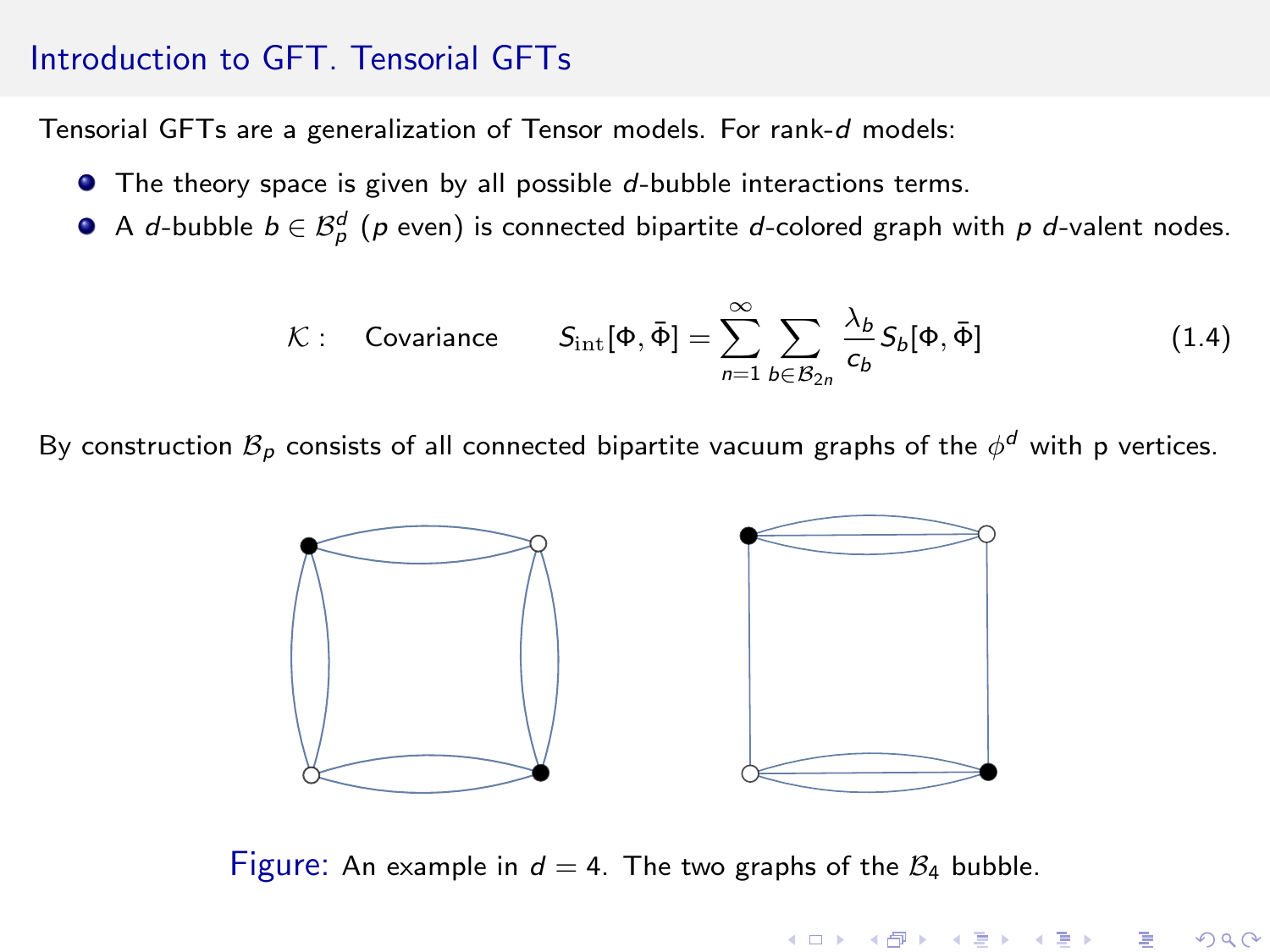# GFTs, LQG and Spinfoams

- GFT yields a proposal for the dynamics of a class of LQG related quantum states.
- GFTs provides a QFT reformulation of all known SF models.  $A_G = A_{\Delta^* \simeq G}$ .
- $\bullet$  It implements the sum over topologies as perturbative expansion of  $\mathcal Z$  in Feyn. diagrams.
- More in general GFT provides powerfull QFT tools to study the P/NP renormalizability and the continuum limit of a large class of models for 4d Quantum Gravity.



Figure: Example of GFT stranded Feynman graph.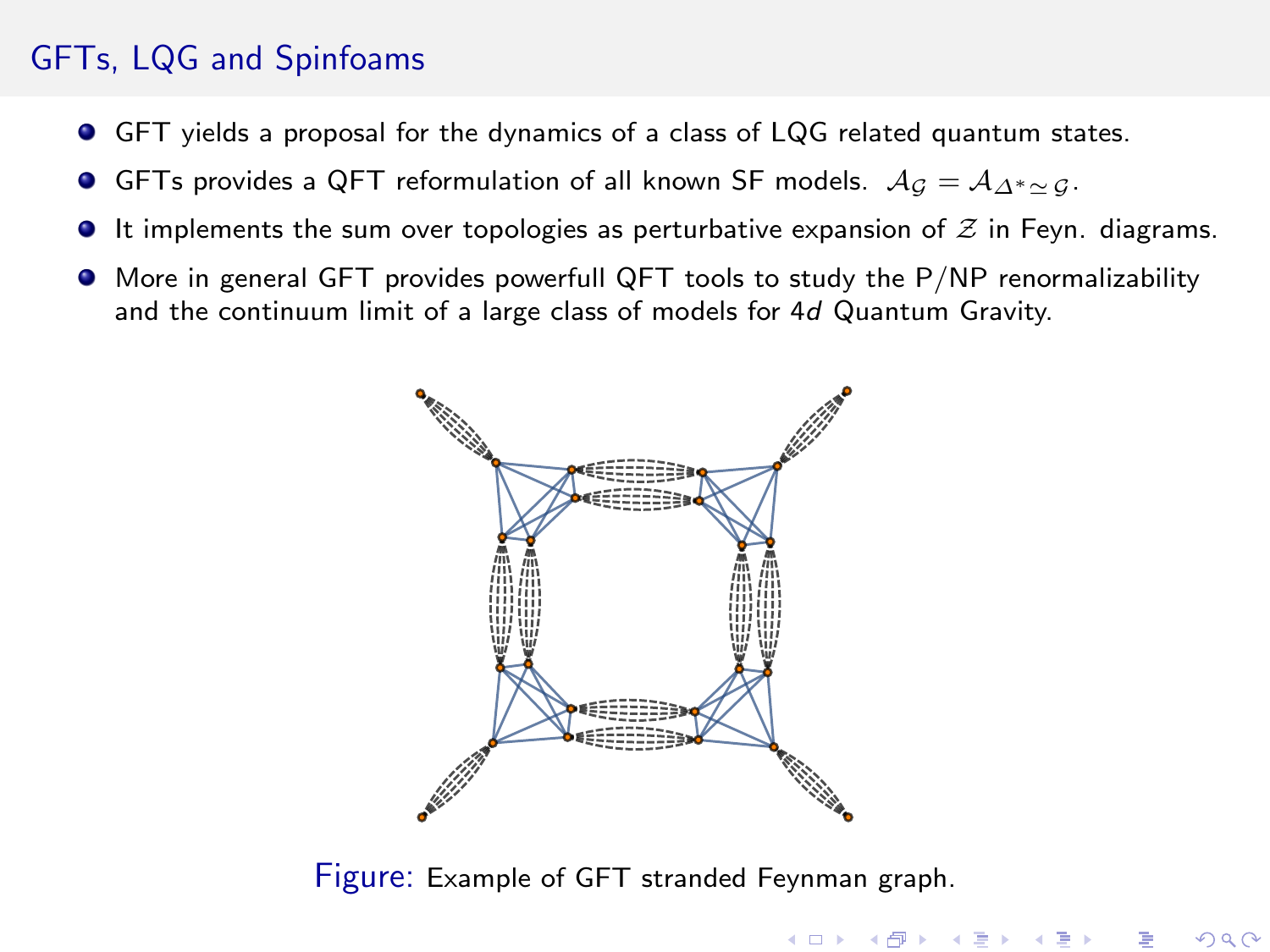## Divergences and Radiative corrections. Why Important?

The analysis of the divergencies in the Radiative corrections allows us to:

- Understand the role of different prescriptions on the amplitudes' (UV) scaling.
- Put constraint on the model building choices, e.g. tuning the choice of the face weights to obtain the convergence of specific classes of bubbles.
- Formulate an euristic ansatz of the model's theory space (e.g. by keeping or adding those interactions required to concistently reabsorb the divergences).
- **Extract an estimate of the d.o.d**  $\omega(G)$  **for specif types of diagrams. Test the accuracy of** abelian sub-optimal bounds on  $\omega(\mathcal{G})$ , derived by Heat Kernel methods.

$$
\mathcal{A}_{\rm BC} = \int \left[ \prod_{v \in \mathcal{G}} \prod_{e \ni v} dH_{ve} \right] \prod_{f \in \mathcal{F}_{\rm cl}} \mathcal{A}_f(H_{ve}) \quad \mathcal{A}_f = \int \left[ \prod_{e \in f} d u_{e f} \right] \delta \left[ \prod_{e, v \in f} H_{ve}^{-1} U_{e f} H_{v' e} \right]
$$

$$
\delta(G) \to \mathcal{K}^{\eta}(G) \to \frac{e^{-\eta |G|^2}}{\sqrt{2\pi \eta}} \qquad G = \prod_{i} G_i \quad \Rightarrow \quad |G| = |\mathcal{B}(\vec{K}_1, \dots, \vec{K}_n)|
$$

$$
G_1, G_2 \in \text{Spin}(4) \quad G = G_1 G_2 = e^{\frac{i}{2} \mathcal{B}(\vec{K}_1, \vec{K}_2) \cdot \vec{\sigma}} \quad \mathcal{B}(\vec{K}_1, \vec{K}_2) \approx \vec{K}_1 + \vec{K}_2 \tag{1.5}
$$

**•** Signal the presence of residual gauge symmetries [Dittrich, Bonzom].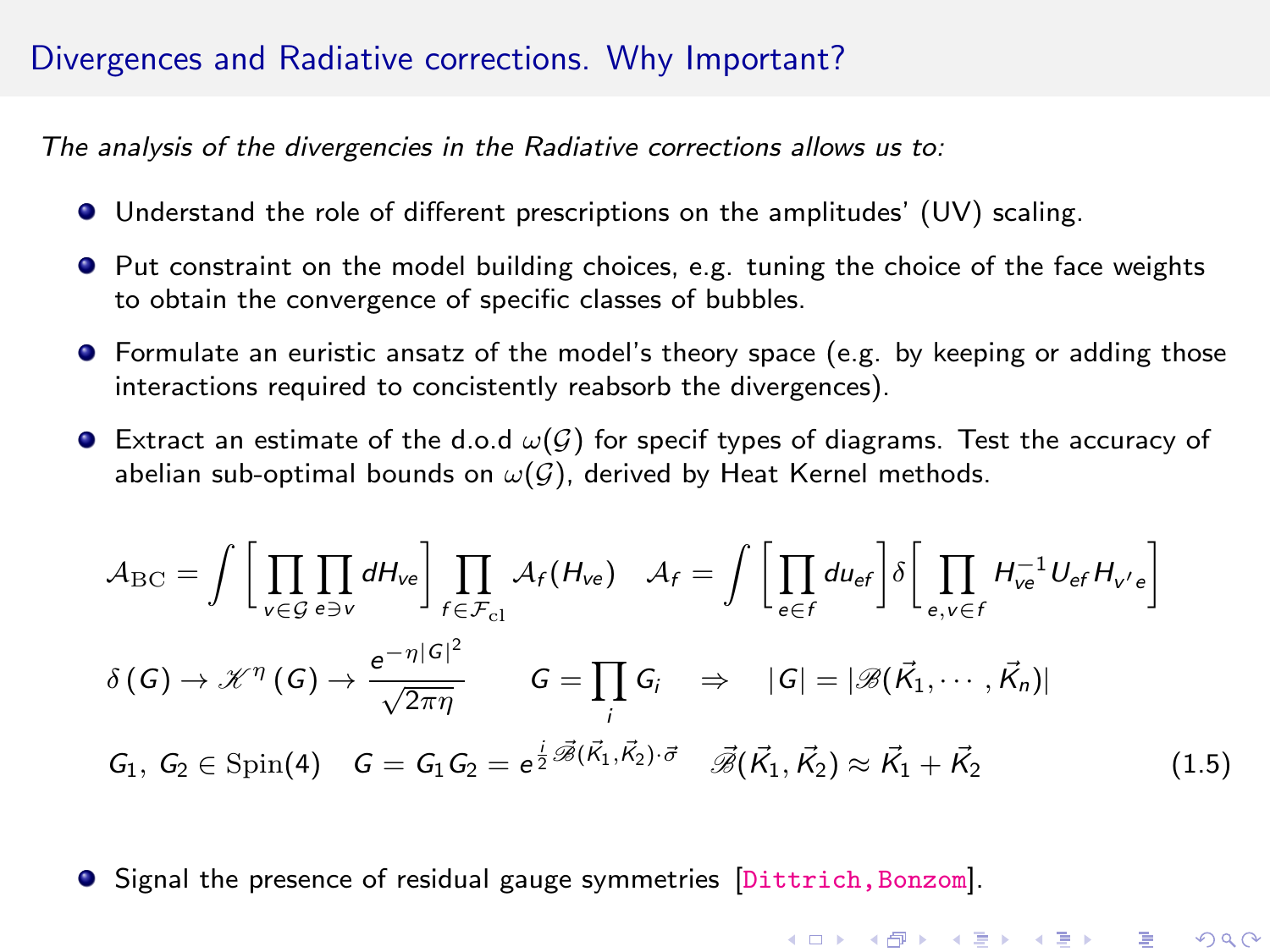In Part I we have:

Introduced the GFT approach to Quantum gravity.

Motivated the analysis of the divergences as a tool to probe our models.

In Part II we will:

Outline and discuss known methods to compute the amplitude's d.o.d  $\omega_G$ .

Review recent results on the leading order Rad. corr. for a new class of SGFTs.

(ロ) (御) (君) (君) (君) 君 のぬの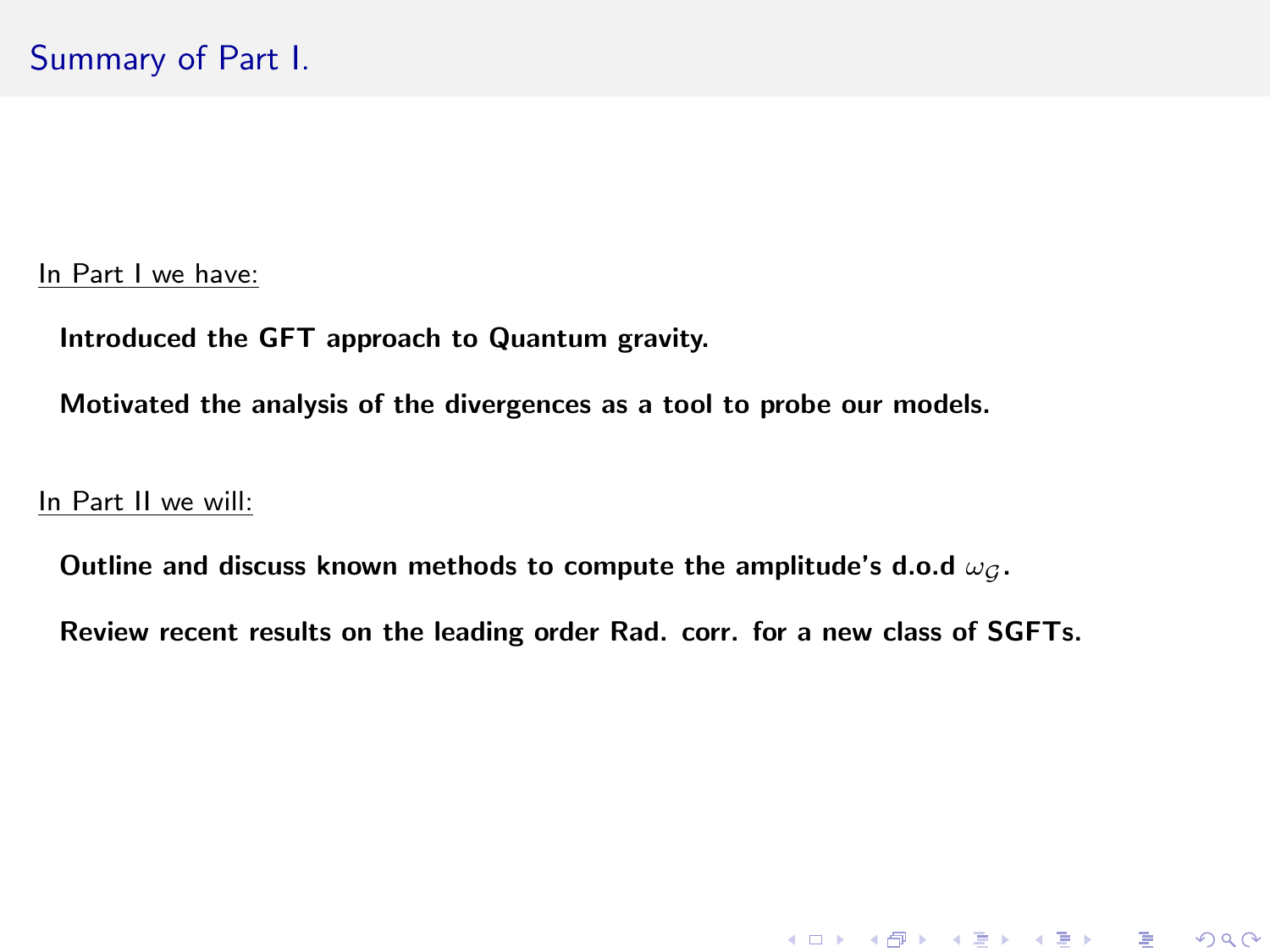## GFT Amplitudes. General Structure.

Regardless of the models' details, the amplitudes  $A_G$  have always the same structure. They differ only by the form and the  $n^{\circ}$  of insertions of the coeff. encoding the simplicity constr.

![](_page_8_Figure_2.jpeg)

Figure: GFT stranded Feynman graph. Internal face in red, external face in purple.

$$
\mathcal{A}^{\beta}(\mathcal{G}, \Lambda) = \int \left[ \prod_{v \in \mathcal{G}} \prod_{e \ni v} dH_{ve} \right] \prod_{f \in \mathcal{F}_{c1}} \mathcal{A}_f^{\beta}(H_{ve}, k_e, \Lambda) \qquad \beta = \frac{\gamma - 1}{\gamma + 1}
$$
(2.1)  

$$
\mathcal{A}_f^{\beta} = \sum_{f_i \neq f}^{\Lambda} d_{j_f}^{1 + \delta} d_{j_f}^{1 + \delta} \int \left[ \prod_{e \in f} d u_{e f} \right] \Theta^{J_f} \left[ \prod_{e \in f} H_{ve} U_{e f} (H_{v' e})^{-1} \right] \left[ \prod_{e \in f} d_{j_{e f}}^{1 + c} w^q (J_f, j_{e f}, \beta) \chi^{J_{e f}} (u_{e f}) \right]
$$

K ロ K K @ K K R K X R K

 $299$ 

重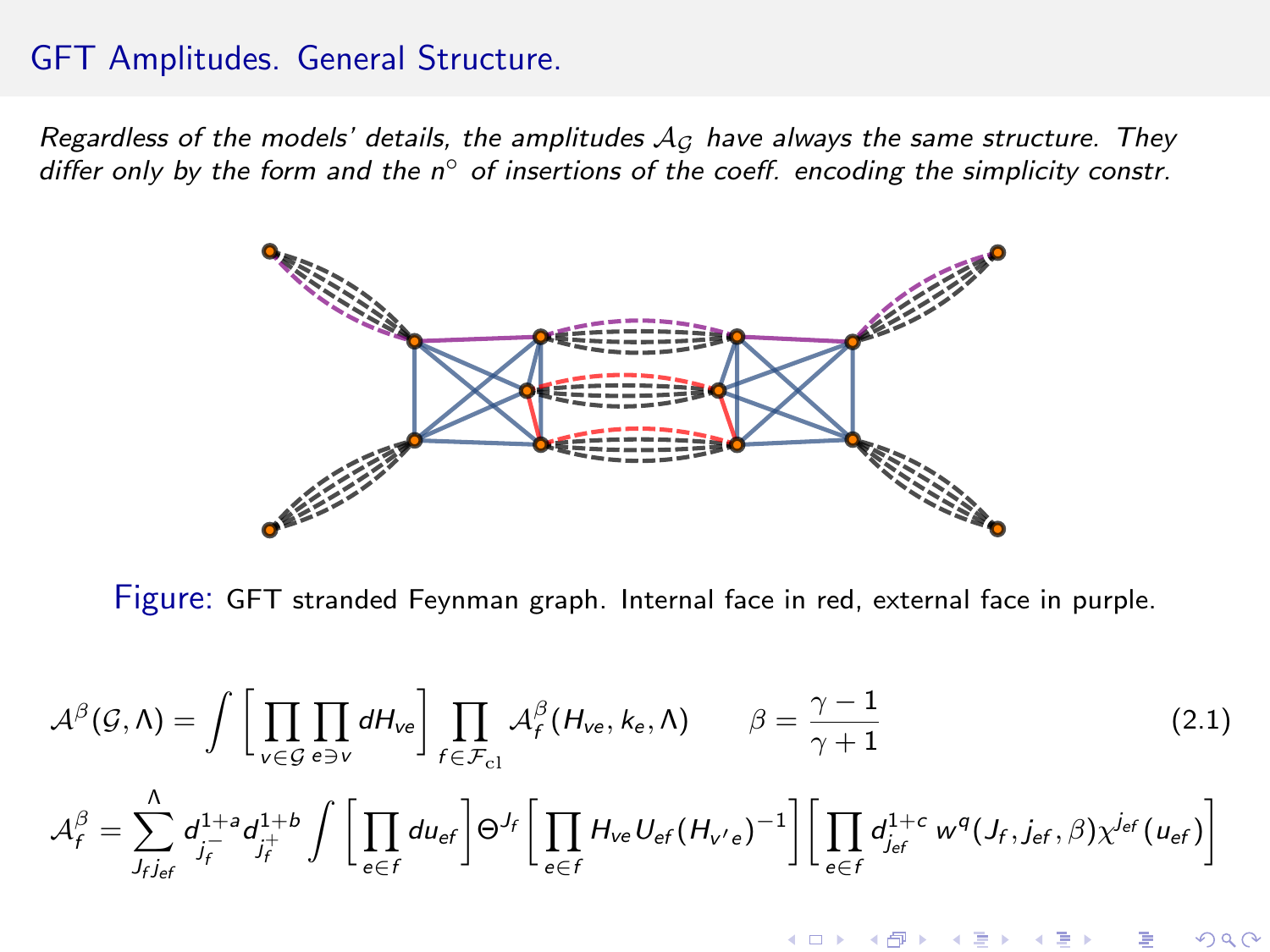# GFT Amplitudes. Bulk amplitudes, contractible faces and Master integrals.

Before discussing the methods to compute the d.o.d  $\omega_G$  we need to introduce the following definitions: Bulk amplitude, Contractible face and Master integral.

**Definition.** For any GFT Feynman graph G the bulk amplitude  $A_{\text{bulk}}$  is the amplitude obtained by setting: to zero all the spins labelling the external faces;  $j_f^-, j_f^+$   $f \in \mathcal{F}_{\text{op}}$ .

![](_page_9_Figure_3.jpeg)

Figure: In red non-contractible internal face. In purple contractible internal face.

**Definition.** An internal face or loop  $f \in \mathcal{F}_{cl}$  of is contractible if it does not share any internal edge with any other internal face of the GFT Feynman graph  $G$ .

K ロ K K d K K K B K X B K X B H

 $2Q$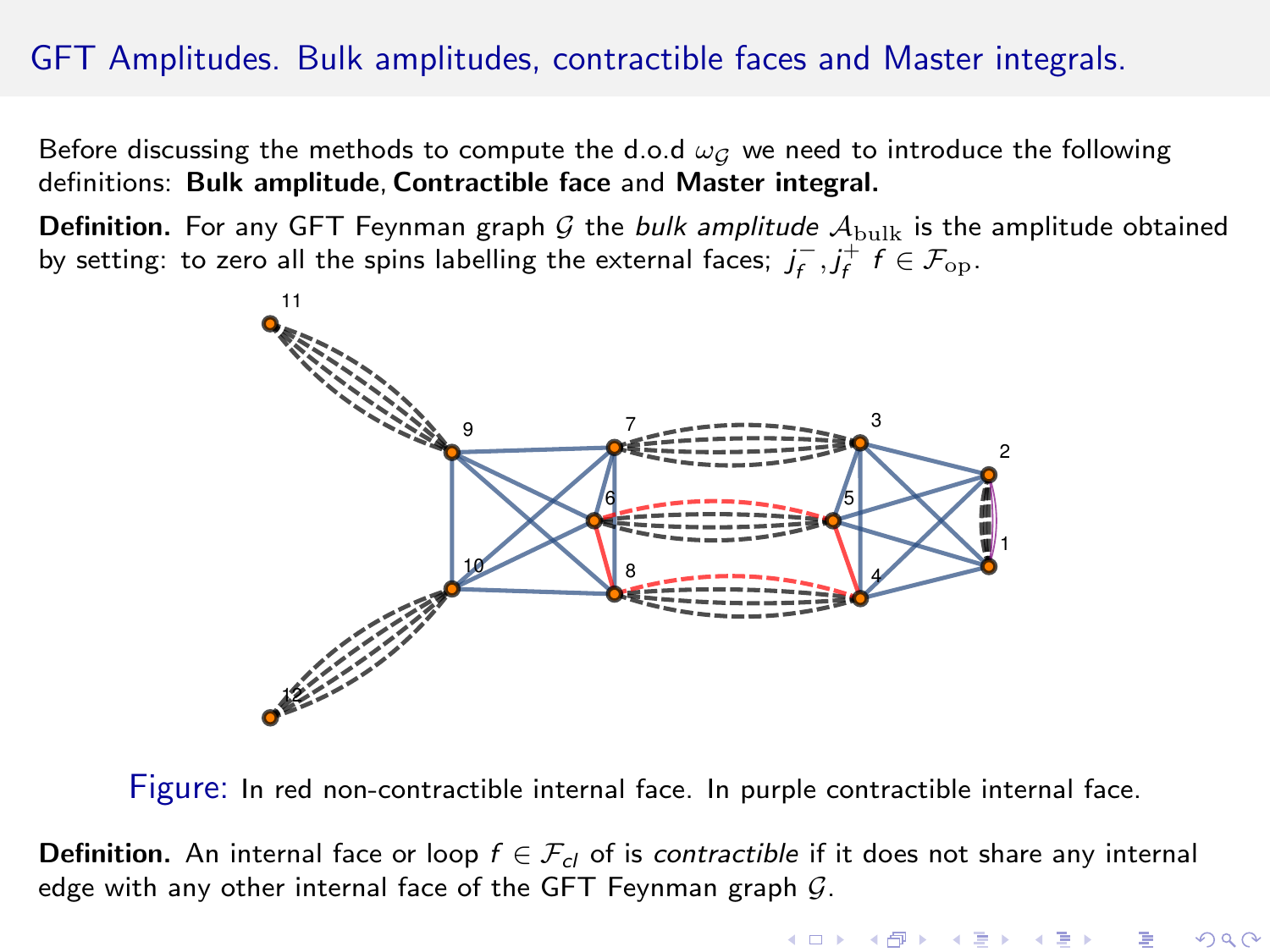# GFT Amplitudes. Bulk amplitudes, contractible faces and Master integrals.

**Proposition.** The bulk amplitude  $\mathcal{A}_{\text{bulk}}$  can be reduced by setting the face amplitudes  $\mathcal{A}_f = 1$ for all contractible internal faces f. We call the remainder "Master Integral",  $\mathcal{I}(\mathcal{G}, \beta, \Lambda)$ .

![](_page_10_Figure_2.jpeg)

Figure: In red non-contractible internal face. In purple contractible internal face.

**Corollary:** If all the internal faces  $f \in \mathcal{F}_{c}$  of a GFT Feynman graph G are contractible, then its (reduced) Feynman amplitude  $A_G$  is finite (regardless of the model).

K ロ K K 優 K K 평 K K 평 K (

 $2Q$ 

造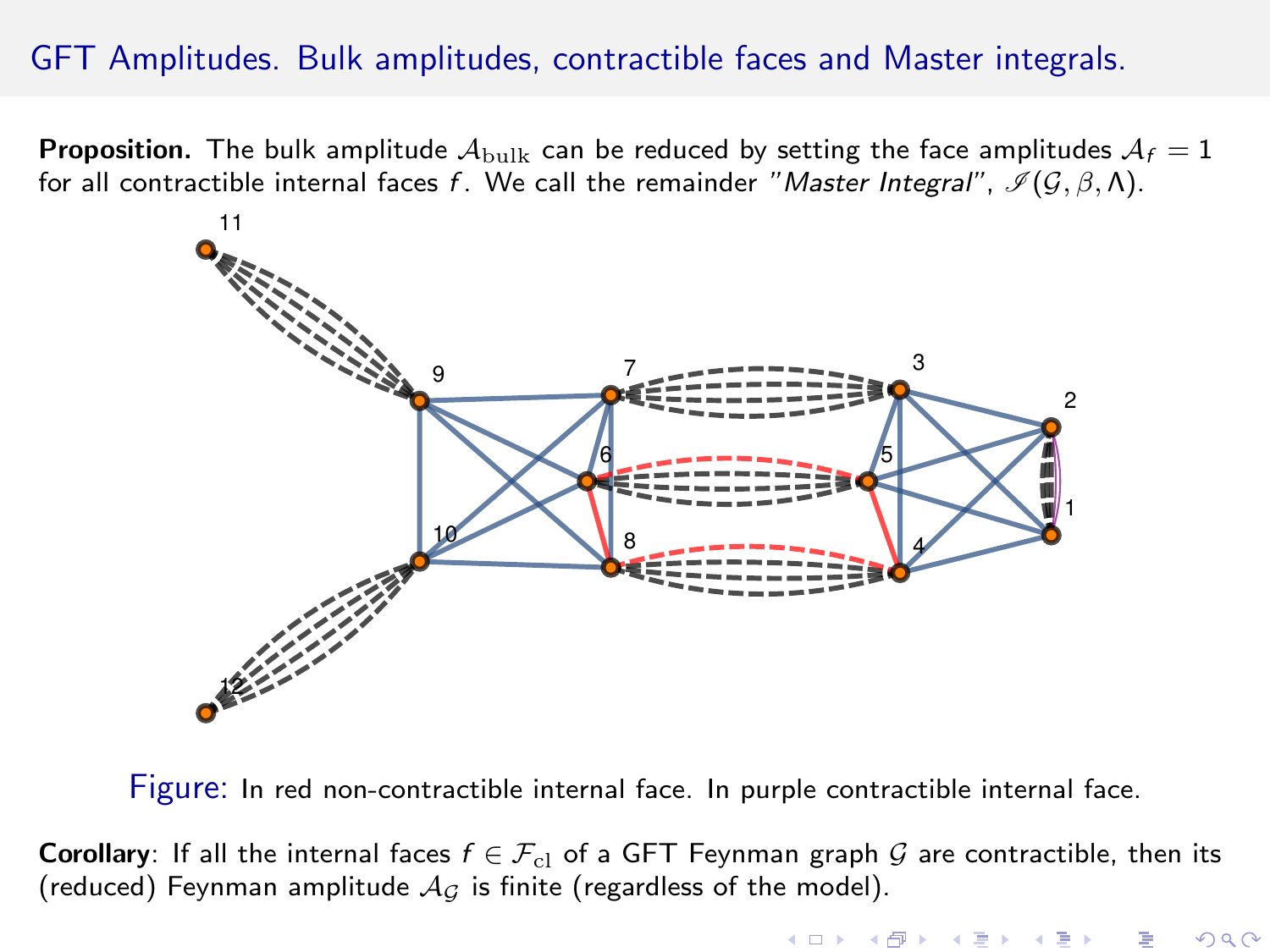# GFT amplitudes. Computing the d.o.d.  $\omega(G)$ .

- $\bullet$  Let G be a GFT stranded graph. Regularize  $A_G$  (e.g. cutoff, heat kernels).
- **O** Compute the (regularized) bulk amplitude  $\mathcal{A}_{\text{bulk}}(\mathcal{G}, \Lambda)$ . Gauge-fix  $H \in \mathcal{T}_\mathcal{G}$ .
- **•** Reduce the bulk amplitude to the Master integral  $\mathcal{I}(\mathcal{G}, \beta, \Lambda)$ .
- Evaluate the Master integral. Choices of variables and possible strategies largely depends on the model and on the problem's complexity. Some example:

| Heat Kernel approach. Use (abelian)<br>asymptotic formulas for the HK. | Spinorial-Holomorphic Approach. |
|------------------------------------------------------------------------|---------------------------------|
| Saddle point evaluation                                                | Extract the scaling exponent    |
| with Perelomov states                                                  | from data fitting               |

(ロ) (個) (星) (星)

造

 $QQ$ 

Ab initio brute force numerical evaluation in representation variables.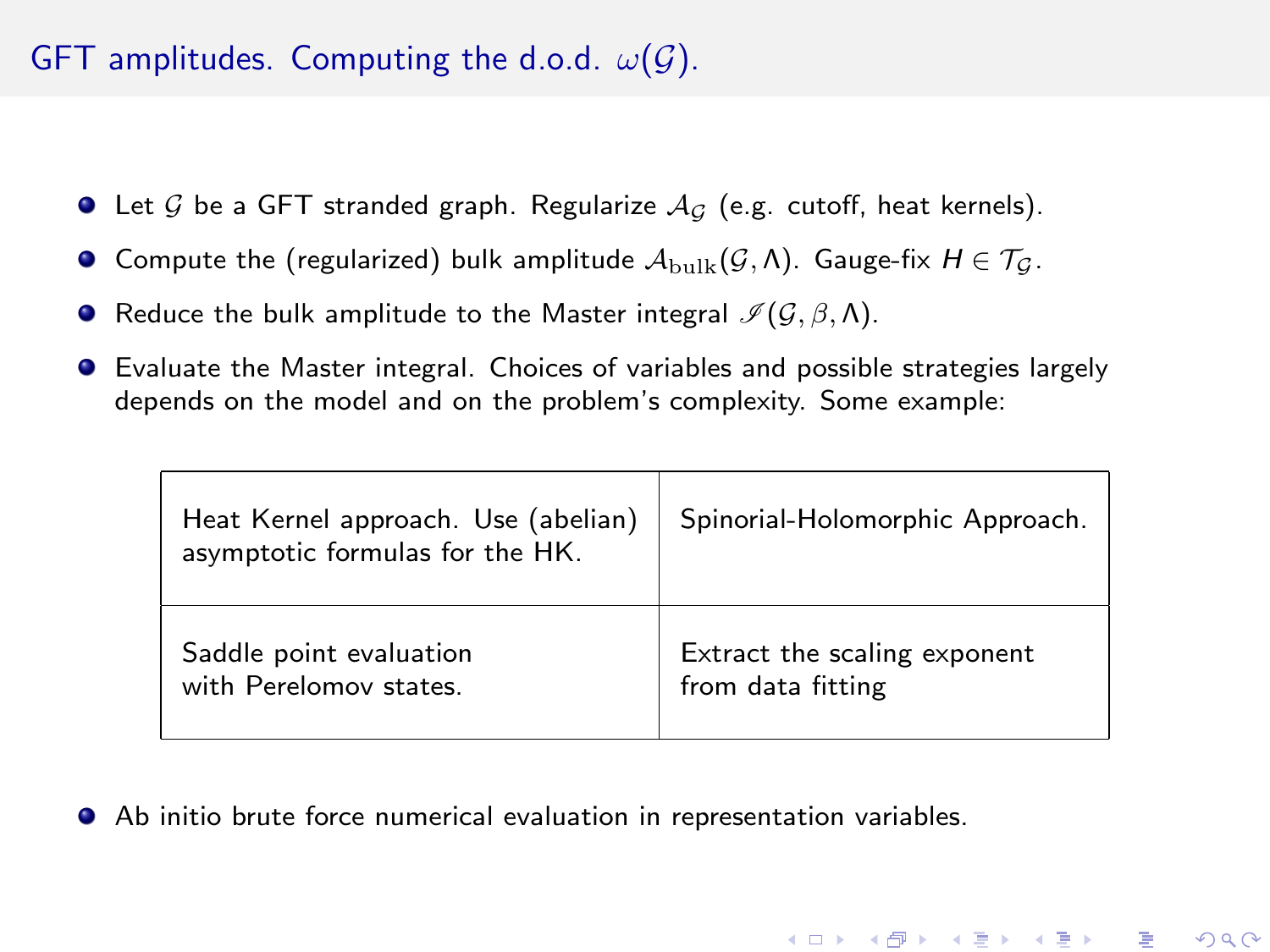## Radiative corrections in SFs and GFTs. Known results.

- Self-energy and Vertex (l.o.) of the SU(2) Ooguri and EPRL SF models. Self-energy (l.o.) of the Lorentzian EPRL SF model. [<Perini,Rovelli,Speziale>; <Riello>].
- Exact degree of divergence of arbitrary connected 2-complexes in the Riemannian Dupuis-Livine (holomorphic) Spinfoam model. [<L.Q.Chen>; <Banburski,L.Q.Chen>].
- Holonomy SF models. Single and multiple bubble contr. in the BC model. Divergences and the WFS analysis. [Dittrich, Bonzom, Dittrich, Bahr, Hellmann, Kaminski]
- Boulatov-Ooguri and EPRL GFT models (euclidean). [[BenGeloun,Bonzom;BenGeloun,Gurau,Rivasseau](Ben Geloun, Bonzom; Ben Geloun, Gurau, Rivasseau)].
- **•** Scaling bounds, powercounting results and perturbative renormalizability of topological TGFTs in 3d and 4d. [<Oriti,Gurau,Freidel,BenGeloun,Carrozza>]

세미 시세 제품 시 제품 시 제품 시 시 품 시

 $2Q$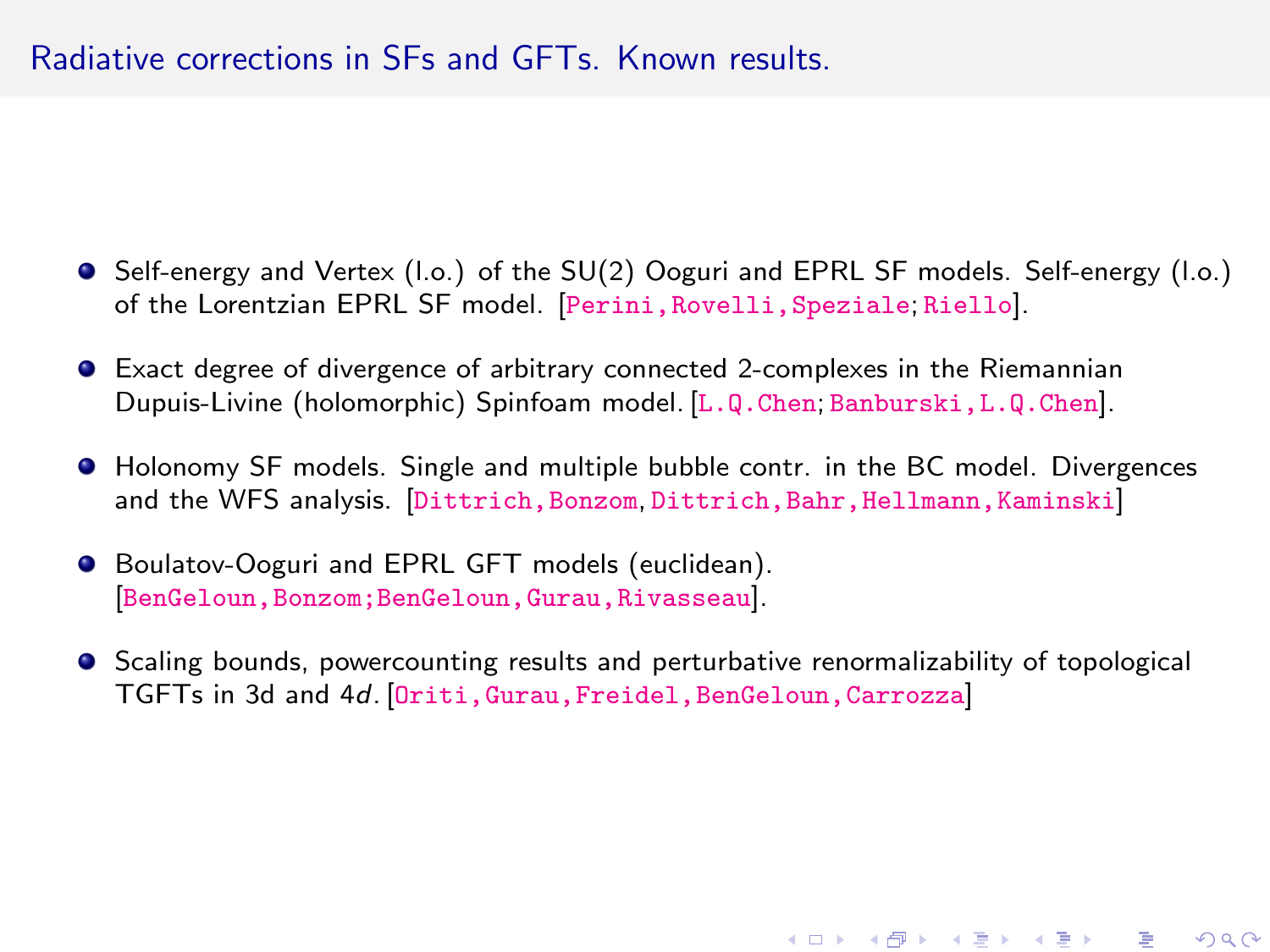## A new SGFT model for euclidean QG.

Simplicity constraints (2<sup>nd</sup> class): kx<sup>−</sup>k<sup>−1</sup> +  $\beta$ x<sup>+</sup> = 0. Translate this condition into restrictions on Spins, Perelomov states, Spinors, Fluxes. Several methods. [<Perez>] .

 $\bullet$  The new Model: the simplicity constraints are imposed directly on flux variables via star-multiplication with a non-commutative delta function  $\delta^\star.$ 

$$
\tilde{\Phi}^{\beta}(X_i)=\prod_{i=1}^4S^{\beta}(X_i)\star\Phi_k(X_i)\quad S^{\beta}(X_i)=\delta_{-x^-}\left(\beta x^+\right)=\int du\,E_u(x^-)E_u(\beta x^+)\quad (2.2)
$$

- $\bullet$  The NC delta encodes the choice of the Q-map via the plane wave  $E$  (here Duflo).
- $S^{\beta}$  commutes with the closure constraint up to a rotation of  $k \in S^3,$ thus ensuring a covariant imposition of the constraints.
- $\mathcal{S}^\beta$  is not an orthogonal projector unless  $\beta=0,1.$  It does not impose any rationality condition on the Immirzi parameter.
- In flux variables the amplitudes are simplicial path integrals for constrained BF theory.
- The amplitudes have a closed integral form in the group formulation as LGT.

Upon group Fourier transform and Peter-Weyl decomposition we find: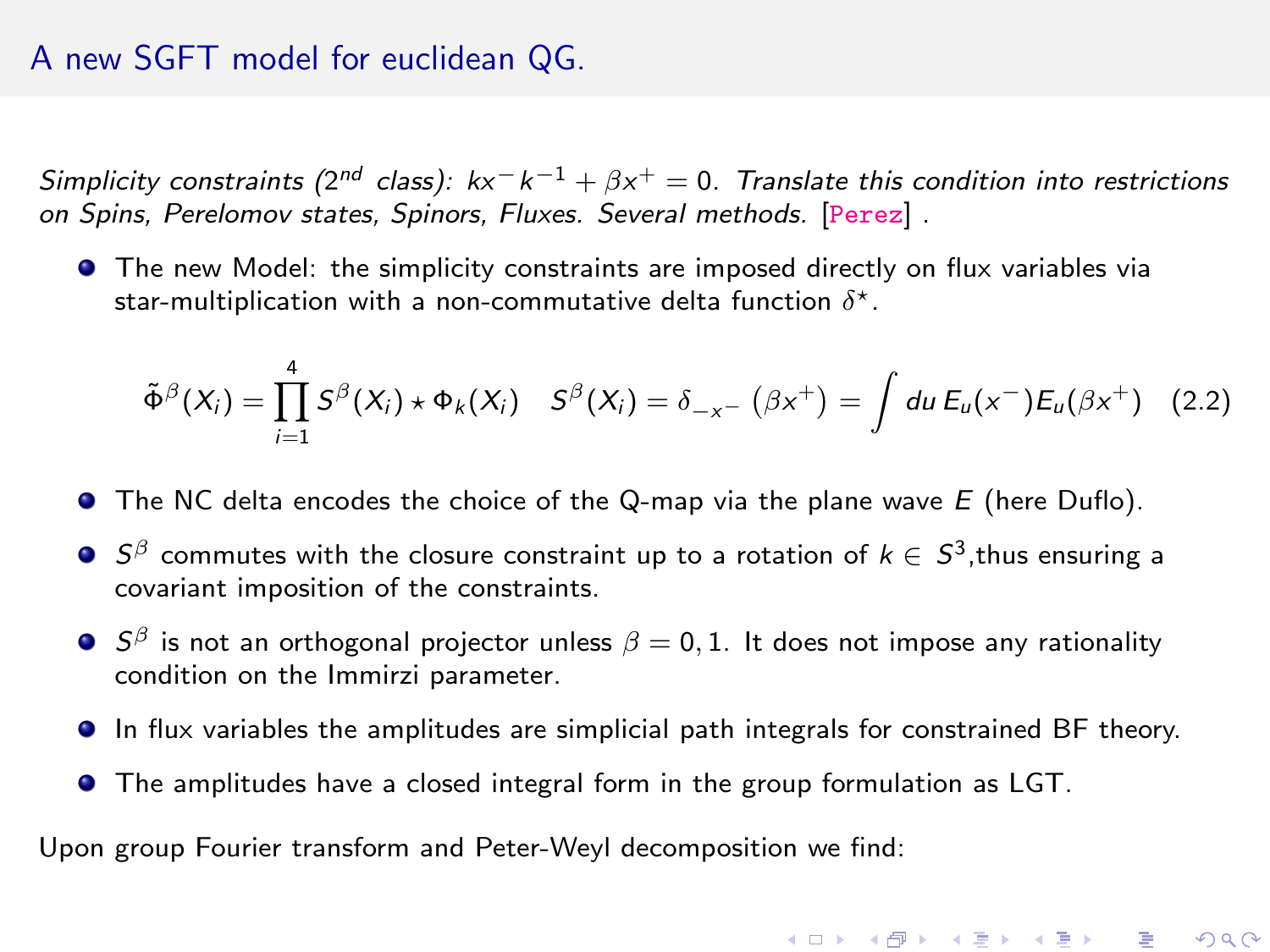## A new SGFT model for euclidean QG.

Upon group FT and PW decomposition we find [Finocchiaro, Oriti, (to appear)]:

$$
w_{\text{new}}(j^-,j^+,j,\beta) = \frac{(-1)^{j^-+j^++j}}{\pi\sqrt{(2j^-+1)(2j^++1)}} \sum_{a=0}^{\lambda} (\text{sign}(\beta))^a \begin{cases} a & j^- & j^- \\ j & j^+ \end{cases} \begin{cases} j^- & j^- \\ j^+ \end{cases} \begin{cases} 1/2,3 \end{cases}
$$

By comparison the EPRL Model coefficient read:

$$
w_{\text{EPRL}}(j^-, j^+, j, \beta) = \Delta_{j-j+}^j \delta_{j-|\beta|j^+} \delta_{j(1-\beta)j^+} \quad \Delta_{j-j+}^j = d_{j-}^a d_{j^+}^b d_j^c \qquad |\beta| \le 1 \tag{2.4}
$$

Particular cases:

$$
w_{\text{new}}(1) = \delta_{j-j} + \delta_{j0} \quad w_{\text{new}}(-1) = \frac{(-1)^{2j^-+j}}{2j^-+1} \delta_{j-j} + \{j^-, j^+, j\} \quad w_{\text{new}}(0) = \frac{2(-1)^{2j^-}}{(2j^-+1)^2} \quad (2.5)
$$

Numerical analysis of  $w<sub>new</sub>$ . [Celoria, Finocchiaro, Oriti, (to appear)].

#### ★ ロチ → 御 ⊁ → ( 평 ⊁ → 평 ⊁ → 평 )  $200$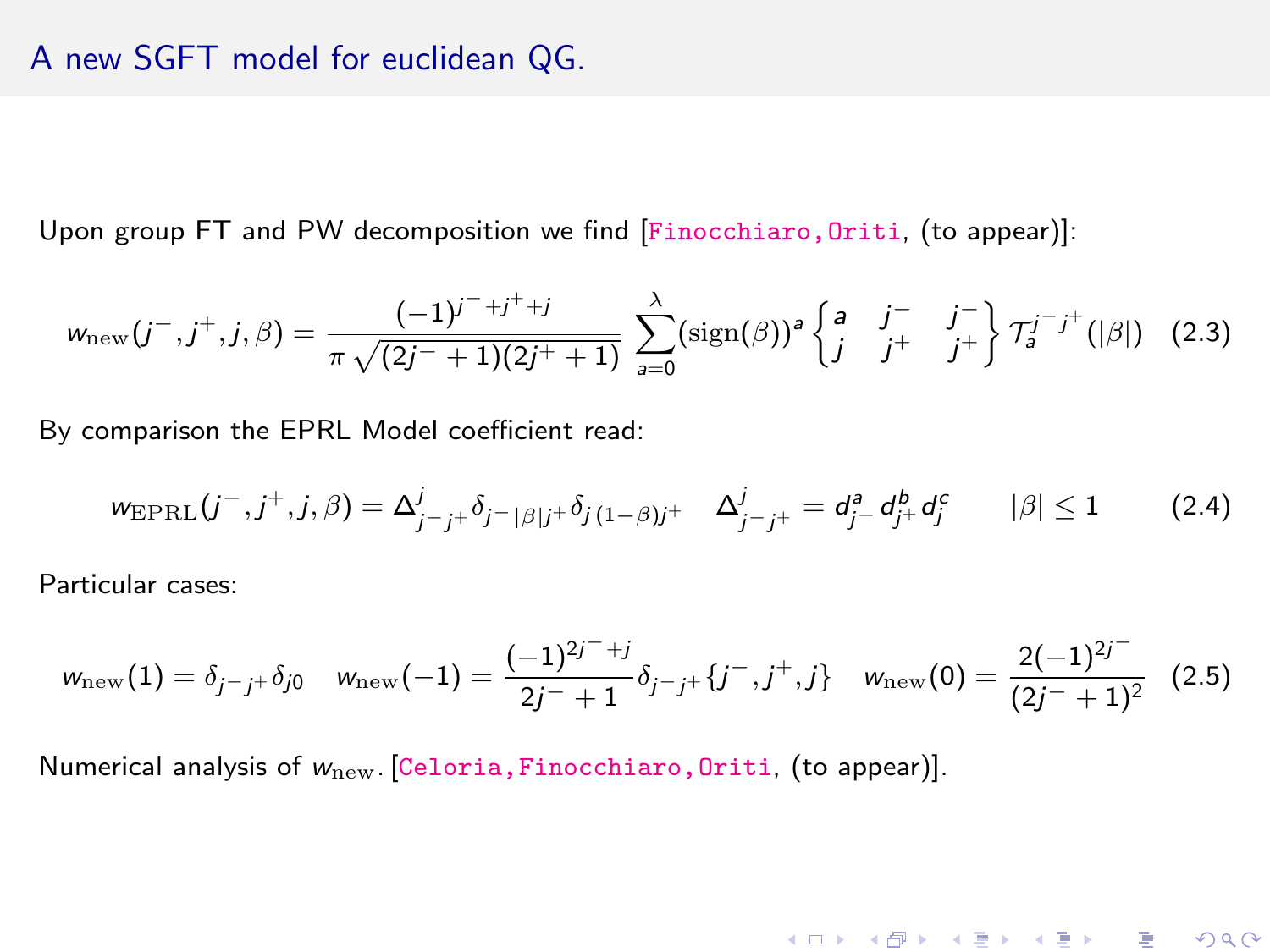# Radiative corrections. N-point functions,  $N \leq 6$ . Convergent graphs.

The GFT diagrams are labelled as follows:  $G_{n_e n_v p}$ . In order: number of external legs, number of vertices, and position in the list of graph with the same first two indices.

![](_page_15_Figure_2.jpeg)

K ロ K K 御 K K 差 K K

つへへ

According to the above stated convergence criterion the corresponding  $A_G$  are finite.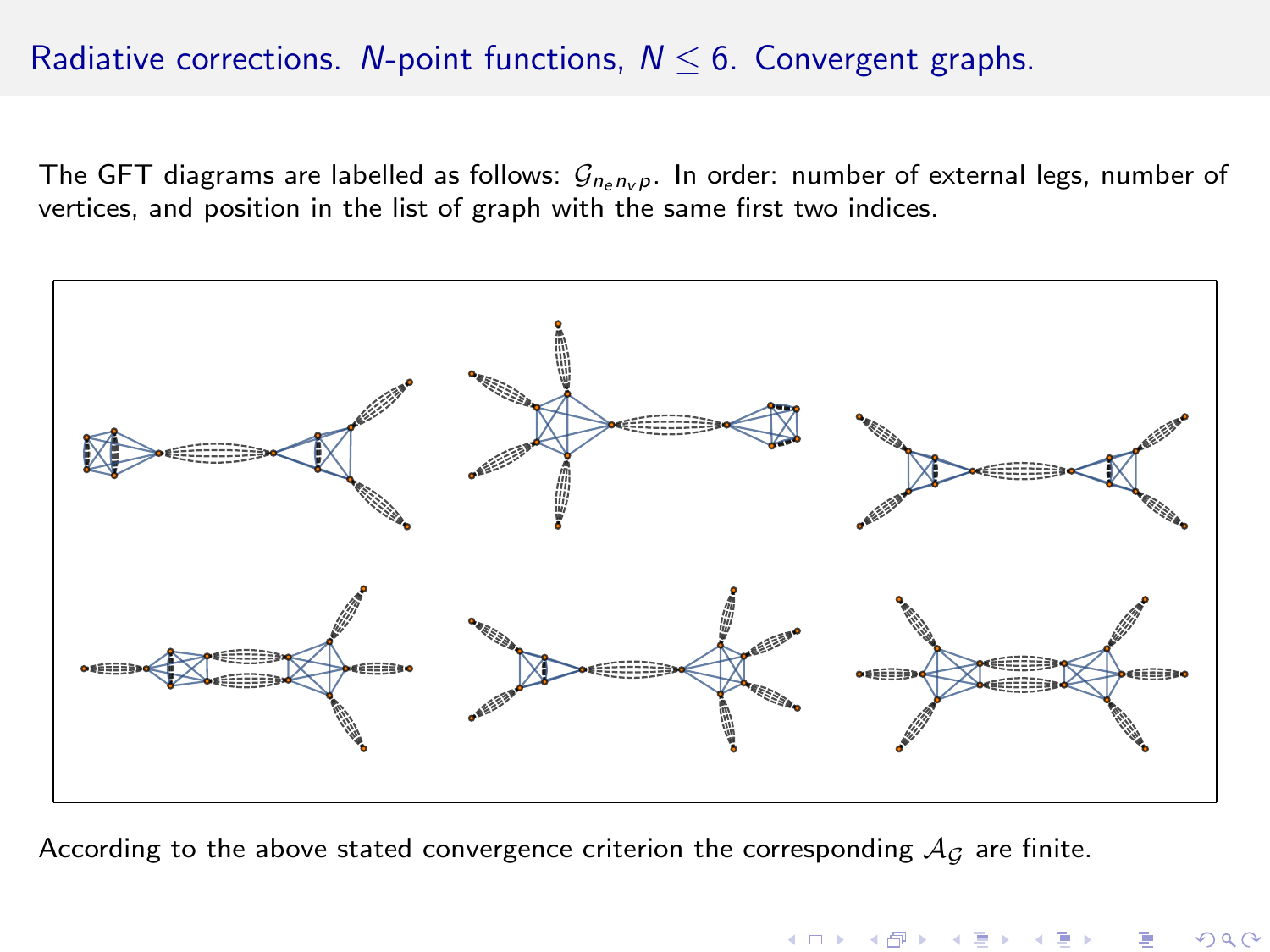## Radiative corrections. N-point functions,  $N \le 6$ . Divergent graphs.

![](_page_16_Figure_1.jpeg)

#### Remarks:

- **•** The graphs  $G_{2,2,1}$   $G_{2,2,2}$   $G_{2,2,3}$   $G_{4,2,1}$  may diverge depending on the face weights choices  $d_j^a = d_j^b + d_j^c$  and on the power of  $w^q(j^-, j^+, j, \beta)$ .
- **•** There are only two independent "Master integrals" to be studied  $\mathcal{I}(\mathcal{G}_{2,2,1}, \beta, \Lambda)$  and  $\mathcal{I}(\mathcal{G}_{2,2,2}, \beta, \Lambda)$ . The graphs  $\mathcal{G}_{2,2,2}$   $\mathcal{G}_{2,2,3}$   $\mathcal{G}_{4,2,1}$  reduces to the same "Master Integral".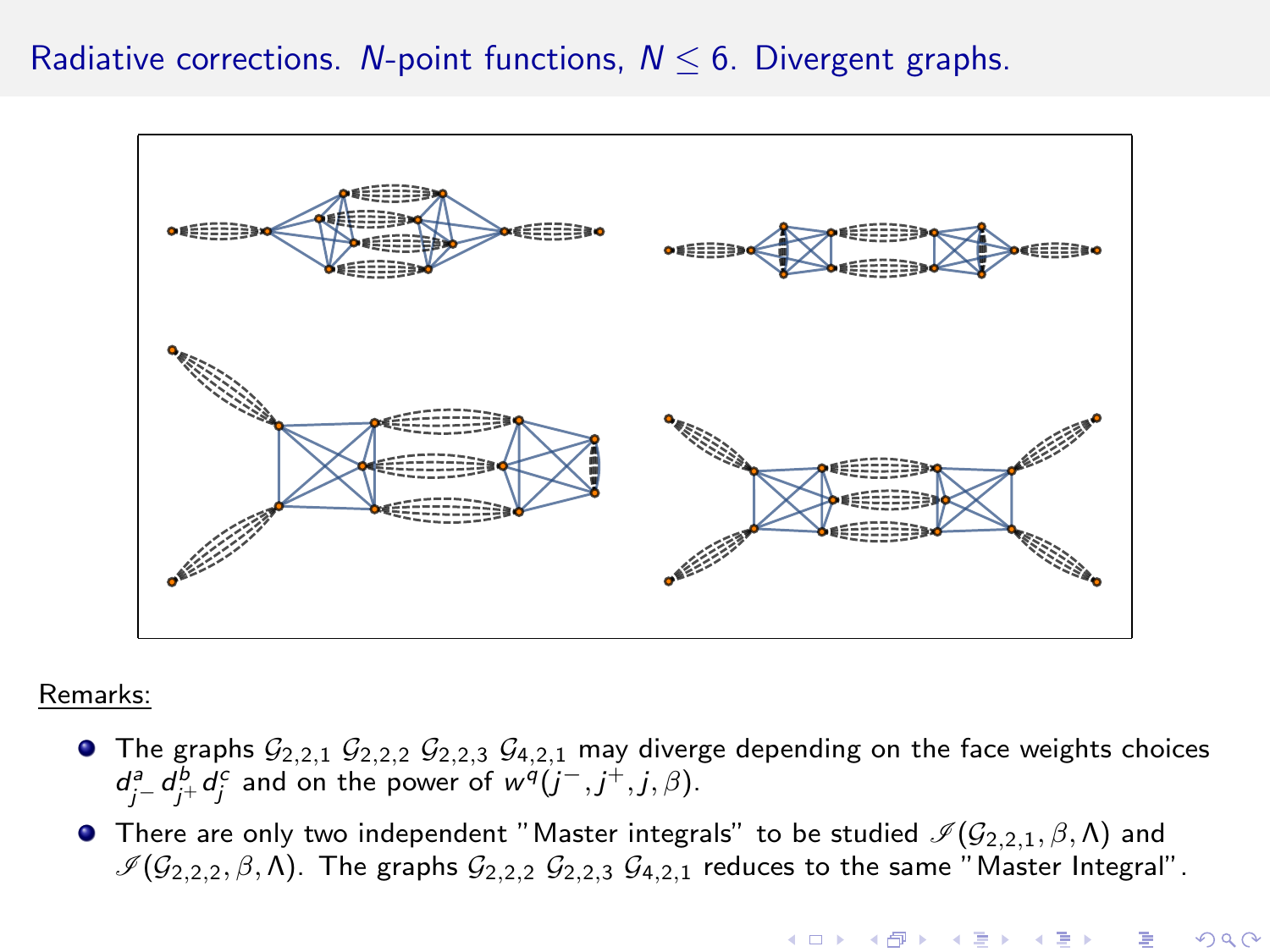# L.O. Radiative corrections for the new model. Summary of the results.

[Finocchiaro, Oriti (to appear)].

![](_page_17_Figure_2.jpeg)

Figure: Log-Log plots. Left melonic amplitude. Right  $G_{2,2,2} G_{2,2,3} G_{4,2,1}$  amplitudes.

|                                             |         | $a = b = c = 0$   $a = b = 0, c = 1$ | $a = b = 2, c = 0$ | $a=b=c=1$ |
|---------------------------------------------|---------|--------------------------------------|--------------------|-----------|
| EPRL $\mathcal{G}_{2,2,1}$                  |         |                                      |                    |           |
| NM $q = 1$ $\mathcal{G}_{2,2,1}$            | 1.97615 |                                      |                    |           |
| EPRL $\mathcal{G}_{2,2,2}$                  |         |                                      |                    |           |
| $\mathcal{G}_{2,2,3}$ $\mathcal{G}_{4,2,1}$ | っ       |                                      |                    |           |
| NM $q = 1$ $\mathcal{G}_{2,2,2}$            |         |                                      |                    |           |
| $\mathcal{G}_{2,2,3}$ $\mathcal{G}_{4,2,1}$ | Finite  | 0.33957                              | 1.19255            | 1.91360   |
| NM $q = 2 \mathcal{G}_{2,2,2}$              |         |                                      |                    |           |
| $\mathcal{G}_{2,2,3}$ $\mathcal{G}_{4,2,1}$ | Finite  | Finite                               | Finite             | Finite    |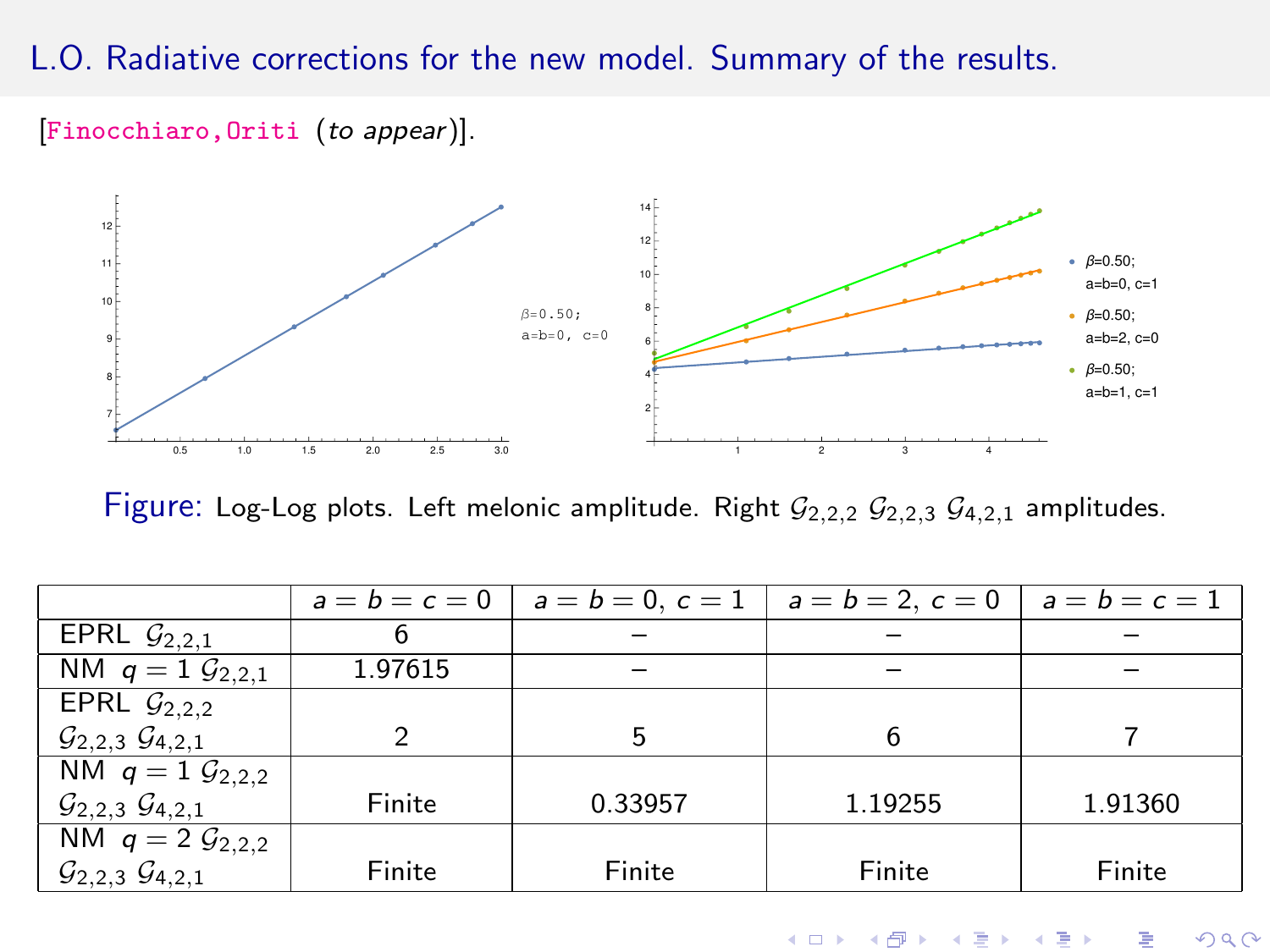#### In Part II we have:

Outlined the main methods to compute the  $\omega(\mathcal{G})$  of a given GFT graph.

Reviewed some recent results on the l.o. Radiative corrections for a new SGFT model.

#### In Part III we will:

Focus on the problem of generating specific sets of GFT Feynman graphs.

Discuss the ordinary scalar field theories case as a pivotal warmup example.

Show how basic QFT results can be easely adapted to both SGFTs and TGFTs.

(ロ) (御) (君) (君) (君) 君 のぬの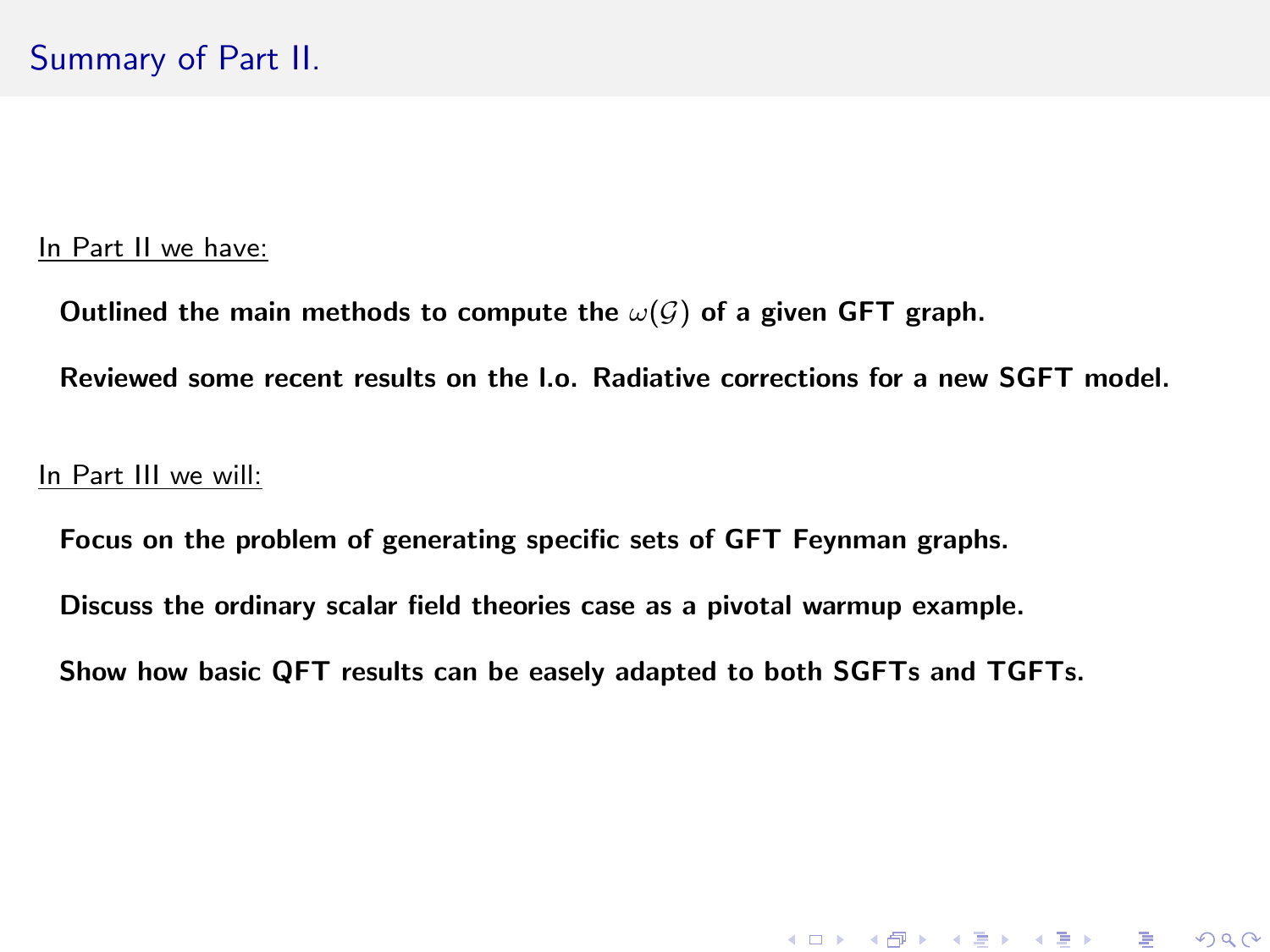Ordinary vacuum graphs can be seen as maximally decorated rooted trees. [<Kleinert>]

To generate all vacuum graphs with  $\emph{n}$  vertices for the  $\phi^k$  theory, we proceed as follows :

- **•** Start with a tree graph (line graph)  $\mathcal{T}_1$  with *n* vertices  $\mathcal{V}_1$ .
- **O** Create the list of all pairs of vertices. Construct a list of edges  $\mathcal{E}_1$  out of it.
- **O** Create a new list of graphs  $\mathcal{G}_1$  obtained by decorating the tree with the edge list  $\mathcal{E}_1$ .
- $\bullet$  Iterate the above procedure untill all vertices are  $k$ -valent.
- At each step of the iteration delete topologically equivalent copies.
- At each step of the iteration delete graphs with at least one higher-valent vertex.

In the next slide we provide an example.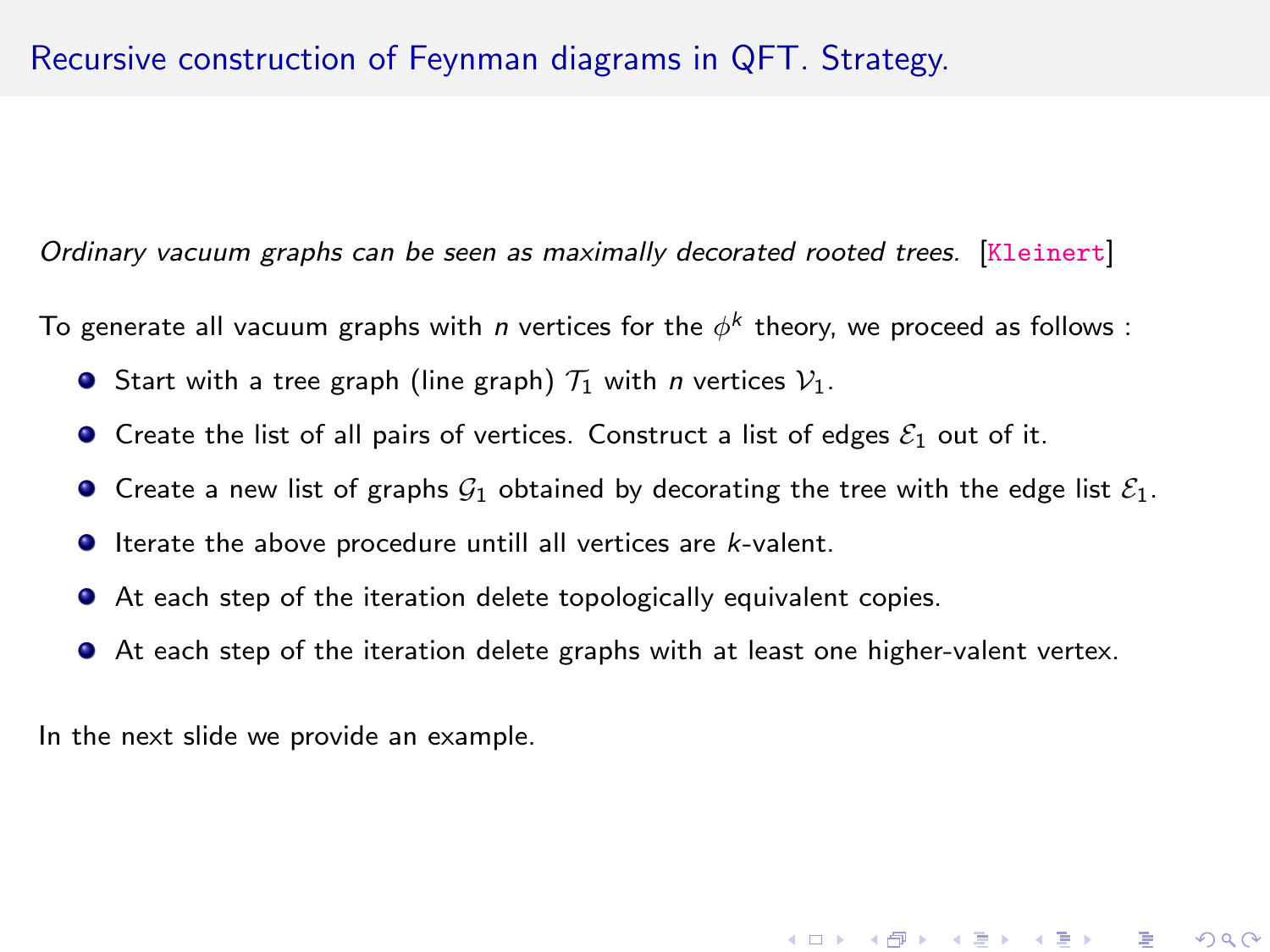# Recursive construction of Feynman diagrams in QFT. Example.

Example  $\lambda \phi^4$ , order  $\lambda^2$ . Tree graph. Result after one decoration. Final result.

![](_page_20_Figure_2.jpeg)

メロト メタト メミト メミト

 $2Q$ 

重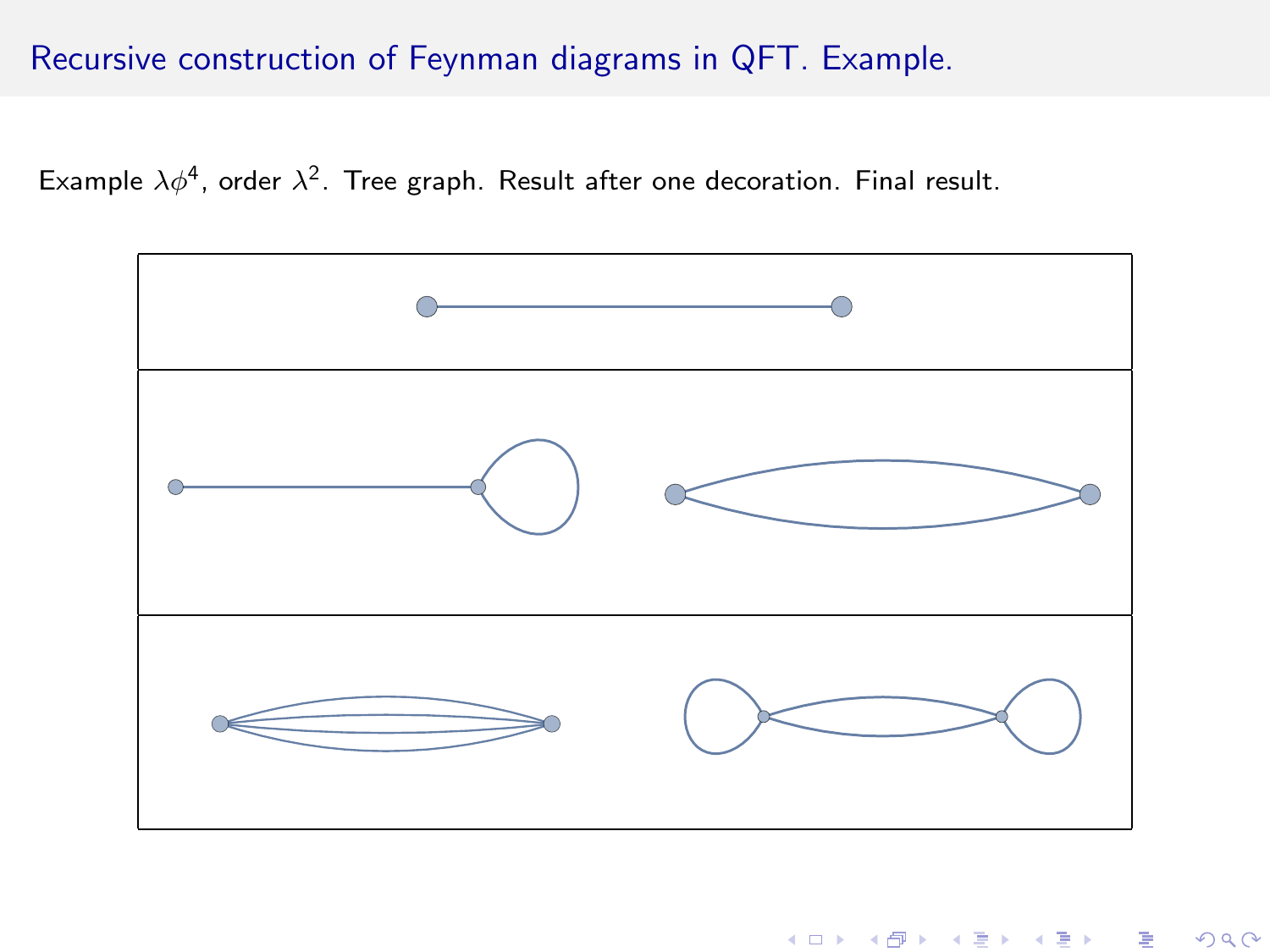# Testing graph isomorphism.

Caveat: Test whether two graphs (with multiedges and selfloops) are isomorphic.

Solution: Promote the graph to an ordinary (bisected) graph by inserting (two) additional auxiliary bivalent vertices for each edge.

![](_page_21_Figure_3.jpeg)

Figure: A vacuum (multi)graph and it bisected counterpart.

メロト メ都ト メミト メミト

 $2Q$ 

造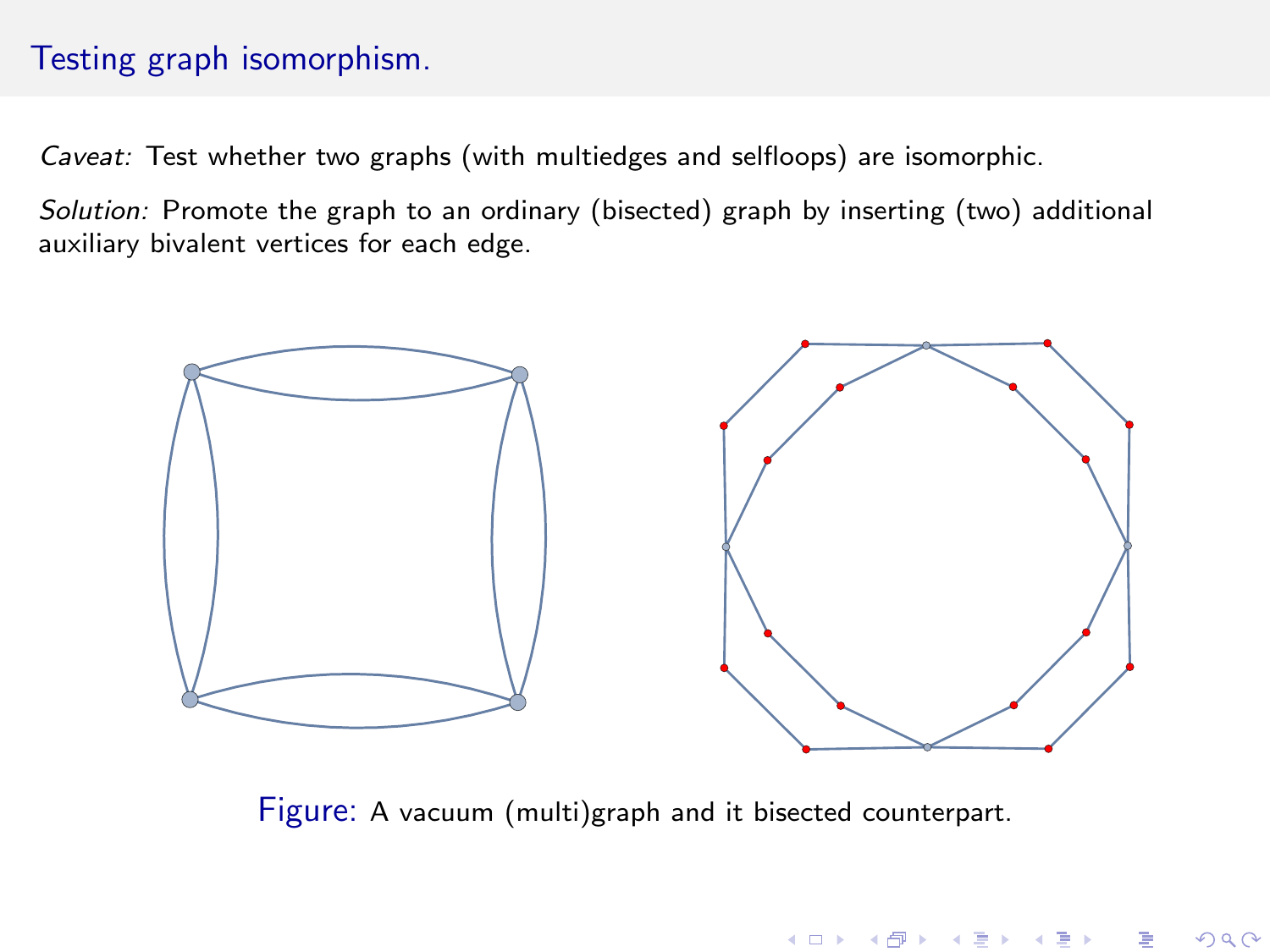# Graphical construction of the N-point functions.

The perturbative diagrammatic expansion of the connected N-point functions can be constructed from a set of Vacuum graphs as follows

- For  $(N, k)$  even cut  $\frac{N}{2}$  internal lines for each Vacuum graph in the set in all ways.
- For  $(N, k)$  odd cut  $\frac{N-1}{2}$  internal lines for each conn. 1-point function graph in all ways.

![](_page_22_Figure_4.jpeg)

Figure: Diagrammatic expansion of the 2-point function at leading order.

**K ロ ▶ | K @ ▶ | K @ ▶ | K @ ▶** 

重

 $290$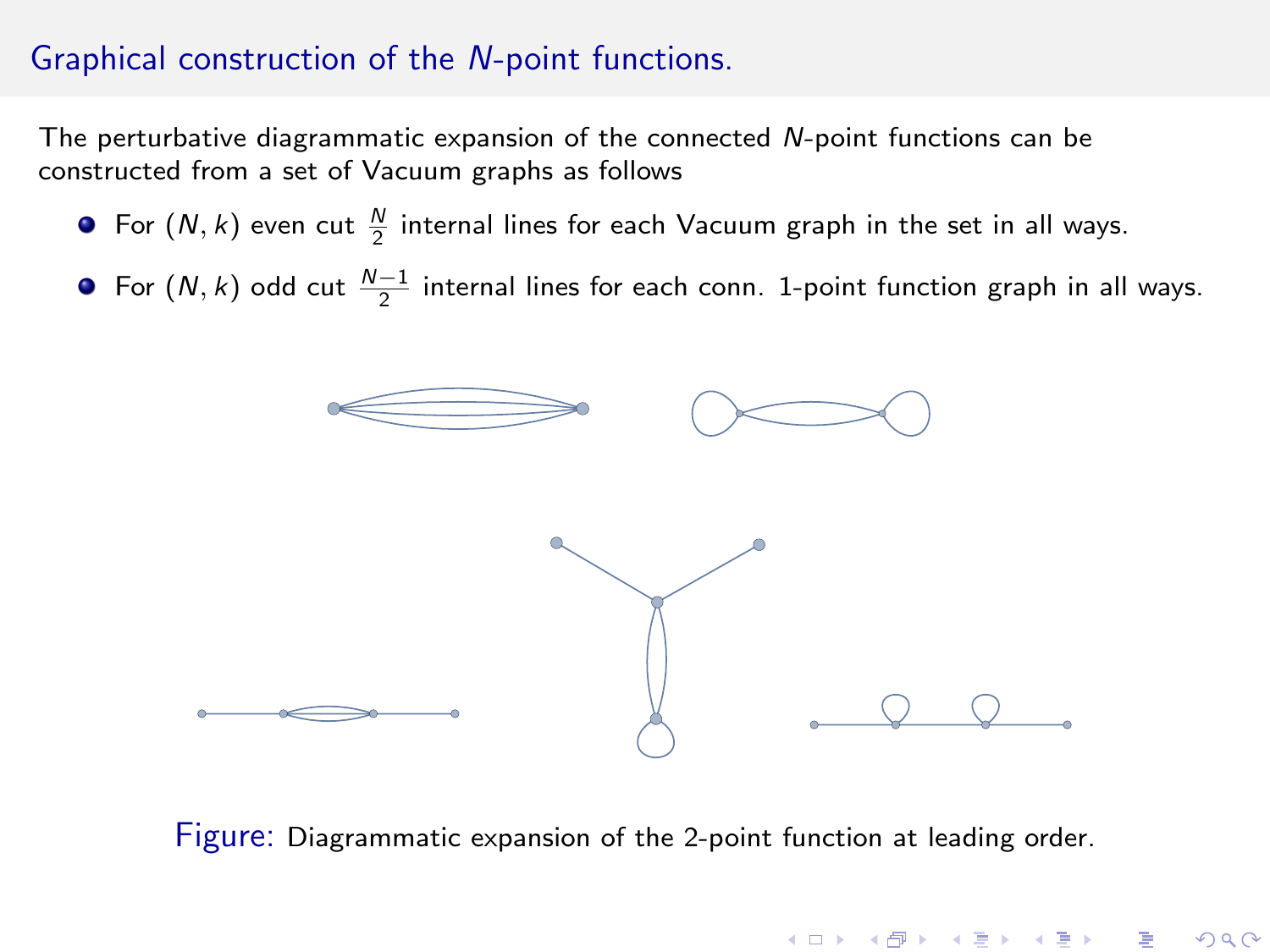The previous ideas can be applied to both SGFT and TGFT models.

We provide a practical demonstration with Mathematica.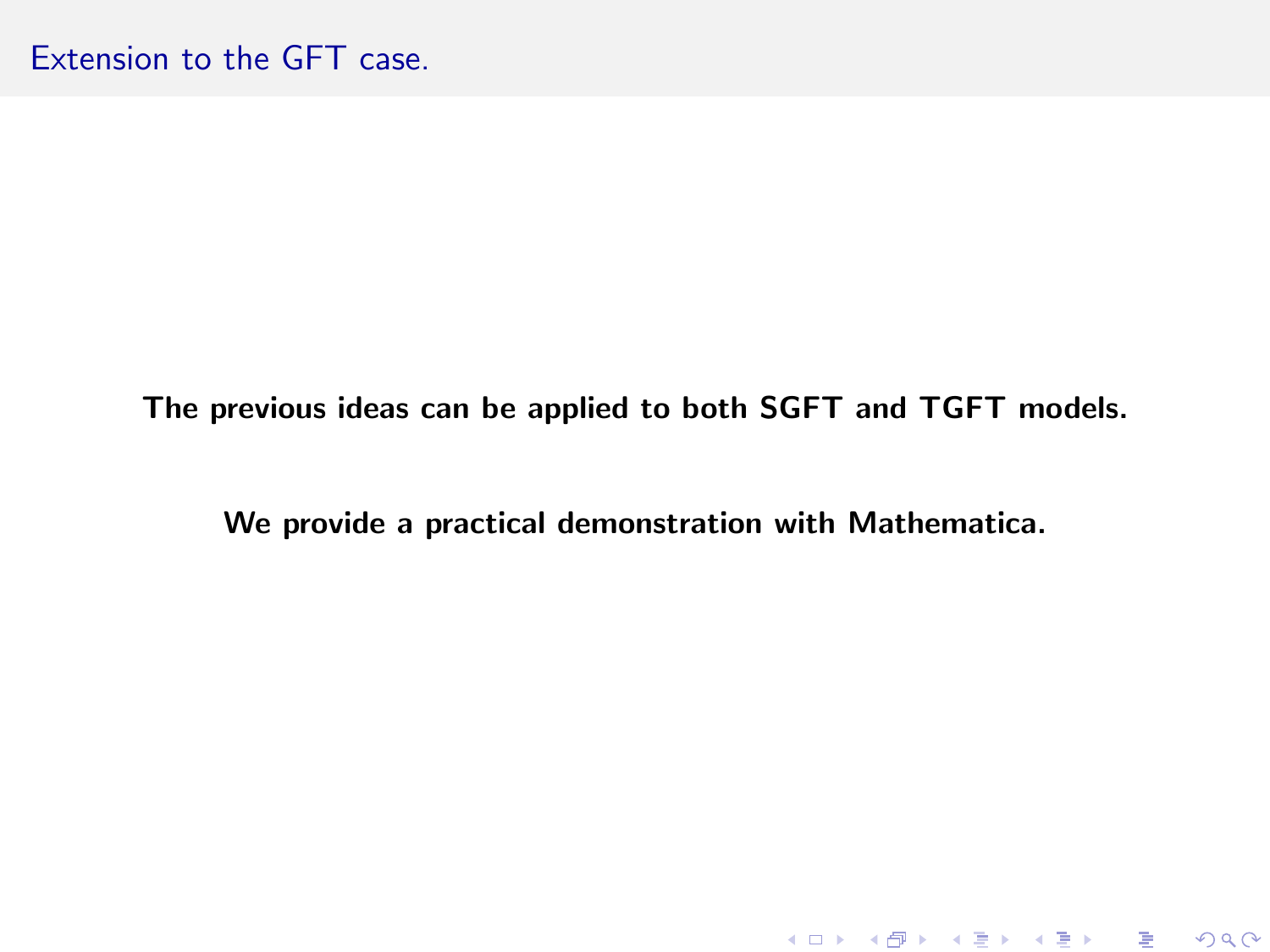# Concluding Remarks.

The analysis of the divergences appearing in the radiative corrections for various classes of GFT and Spinfoam models brings two main challanges:

Evaluating the amplitudes (in particular their "UV" scaling).

Generate the required Feynman diagrams.

In my talk I:

Explained why it is an interesting and important issue to study.

Outlined the main methods to compute  $\omega(\mathcal{G})$  for a given GFT graph.

Reviewed some recent results on the l.o. Radiative corrections for a new SGFT model.

Showed how to extend ordinary QFT diagrammatic techniques to GFT models. (providing a Mathematica algorithm to recursively construct GFT stranded Feynman graphs.)

Future developments.

Improve the algorithms, (parallelize). Upgrade to  $C_{++}$ . Alternative: Pachner moves.

Recursive graphical construction of Schwinger-Dyson equations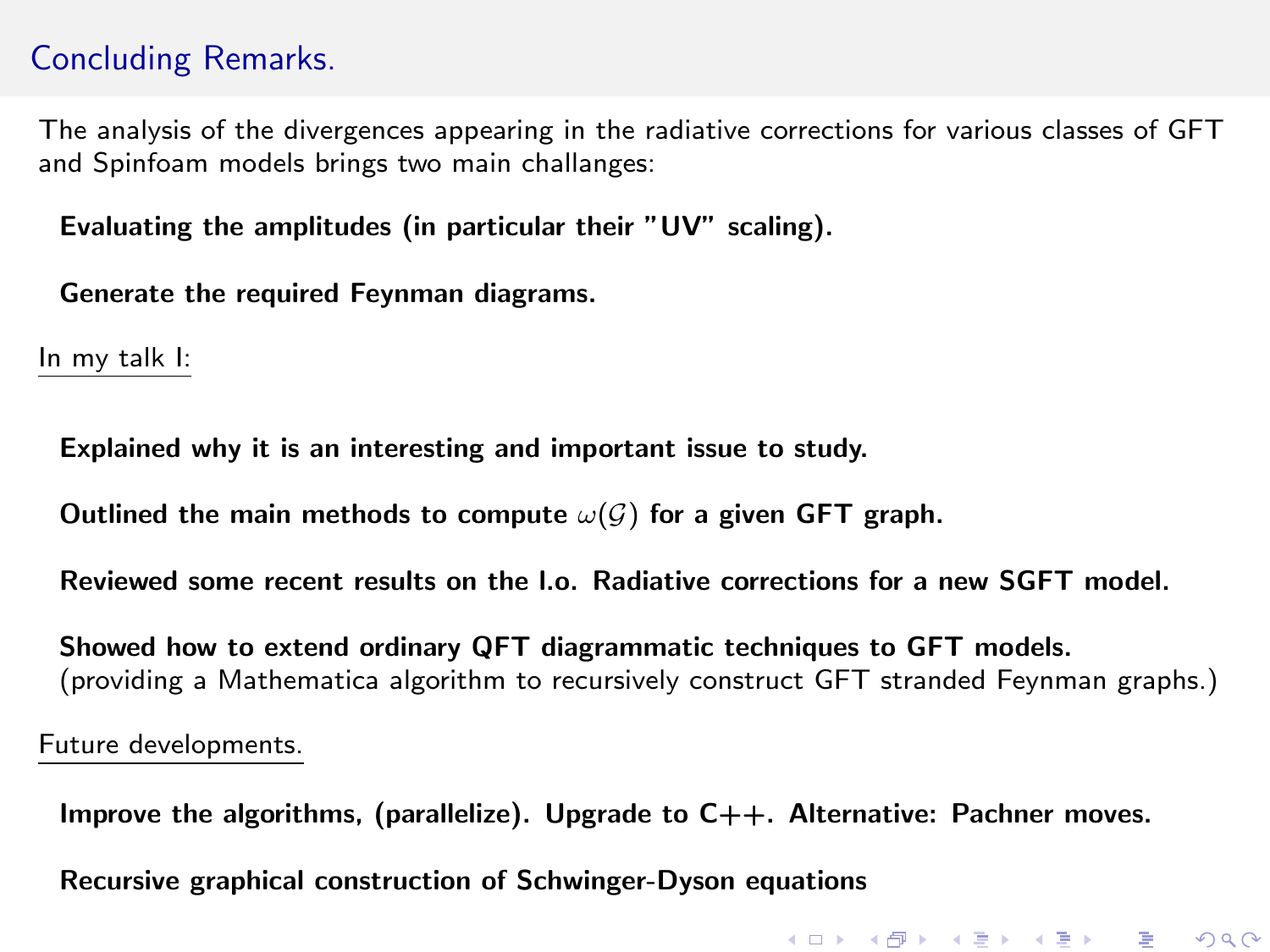Appendix A. The kernels  $\mathcal{K}^\beta$  and  $\mathcal{V}^\beta$  of the new model.

$$
\mathcal{K}^{\beta}(G_i,\tilde{G}_i,k,\tilde{k})=\delta\left[k\tilde{k}^{-1}\right]\int\left[dH dH'\right]\left[\prod_{i=1}^{4}\mathcal{D}^{\beta}\mathscr{U}_i^{(n)}\right]\prod_{i=1}^{4}\delta\left[G_iH\mathscr{U}_i^{(n)}(H')^{-1}(\tilde{G}_i)^{-1}\right]
$$
(3.1)

$$
\mathcal{V}^{\beta}(G_{il},\tilde{G}_{il})=\int\bigg[\prod_{i=1}^{5}dH_{i}\bigg]\bigg[\prod_{i,1}^{5}\mathcal{D}^{\beta}\mathcal{U}_{il}^{(p)}\mathcal{D}^{\beta}\mathcal{U}_{il}^{\prime(p)}\bigg]\prod_{i,1}^{5}\delta\bigg[G_{il}\mathcal{U}_{il}^{(p)}H_{i}H_{l}^{-1}\mathcal{U}_{il}^{\prime(p)}(\tilde{G}_{il})^{-1}\bigg]
$$
(3.2)

$$
\mathscr{U}^{(n)} = \left(\prod_{a=1}^{n} u_a, \prod_{a=1}^{n} u_a^{\beta}\right) \qquad \mathcal{D}^{\beta} \mathscr{U}^{(n)} = \prod_{a=1}^{n} du_a \,\tilde{\Omega}(\beta, \psi_{u_a}) \qquad \tilde{\Omega}(\beta, \psi_u) = \frac{\sin |\beta| \psi_u}{|\beta| \sin \psi_u} \qquad (3.3)
$$

K ロ ▶ ( d ) | K 글 ) | K 글 ) | [ 글 | 20 Q Q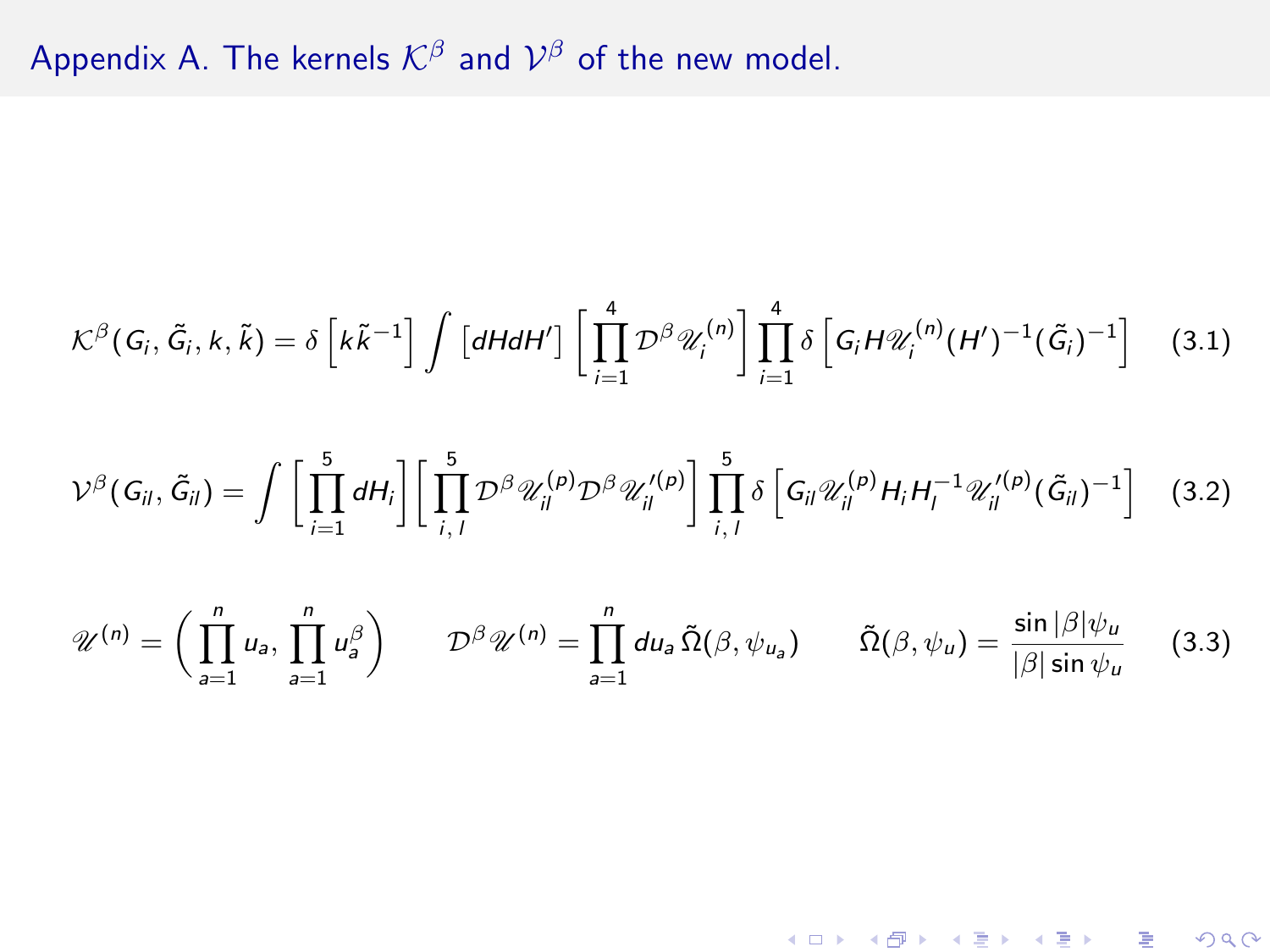# Appendix B. The new model and its coefficient  $w_{\rm new}(j^-,j^+,j,\beta)$ .

$$
w_{\rm FO}(j^-,j^+,j,\beta) = \frac{(-1)^{j^-+j^++j}}{\pi\sqrt{(2j^-+1)(2j^++1)}} \sum_{a=0}^{\lambda} (\text{sign}(\beta))^a \begin{Bmatrix} a & j^- & j^- \\ j & j^+ & j^+ \end{Bmatrix} T_a^{j^-j^+}(|\beta|) \quad (3.4)
$$

$$
\mathcal{T}_a^{j-j^+}(|\beta|) = (2a+1) \sum_{p=-j^-}^{j^-} \sum_{q=-j^+}^{j^+} C_{p\,0\,p}^{j^-} C_{q\,0\,q}^{j^+} \gamma_{pq}(|\beta|)
$$
(3.5)

$$
\varUpsilon_{pq}(|\beta|) = \int_0^{2\pi} d\psi \, \frac{1}{|\beta|} \sin \frac{\psi}{2} \sin \frac{|\beta|\psi}{2} e^{-i(p+|\beta|q)\psi} \tag{3.6}
$$

$$
= \begin{cases}\n\frac{i - ie^{2i\pi |\beta|} + 2\pi |\beta|(|\beta| - 1)}{4\beta^2(|\beta| - 1)} & \forall p, q; \quad 2(p + |\beta|q) = 1 - |\beta| \\
\frac{i - ie^{2i\pi |\beta|} - 2\pi |\beta|(|\beta| + 1)}{4\beta^2(|\beta| + 1)} & \forall p, q; \quad 2(p + |\beta|q) = -1 - |\beta| \\
-\frac{i - ie^{-2i\pi |\beta|} + 2\pi |\beta|(|\beta| + 1)}{4\beta^2(|\beta| + 1)} & \forall p, q; \quad 2(p + |\beta|q) = 1 + |\beta| \\
-\frac{i - ie^{-2i\pi |\beta|} - 2\pi |\beta|(|\beta| - 1)}{4\beta^2(|\beta| + 1)} & \forall p, q; \quad 2(p + |\beta|q) = -1 + |\beta| \\
\frac{8i|\beta|(p + |\beta|q) - 2i\pi(p + |\beta|q)}{|\beta|^2(|\beta|q + |\beta| + 2p - 1)(2|\beta|q + |\beta| + 2p + 1)(2|\beta|q - |\beta| + 2p - 1)(2|\beta|q - |\beta| + 2p + 1)}\n\end{cases}
$$
\n(3.7)

K ロ ▶ ( d ) | K 글 > | K 글 > | [ 글 | 10 Q Q |